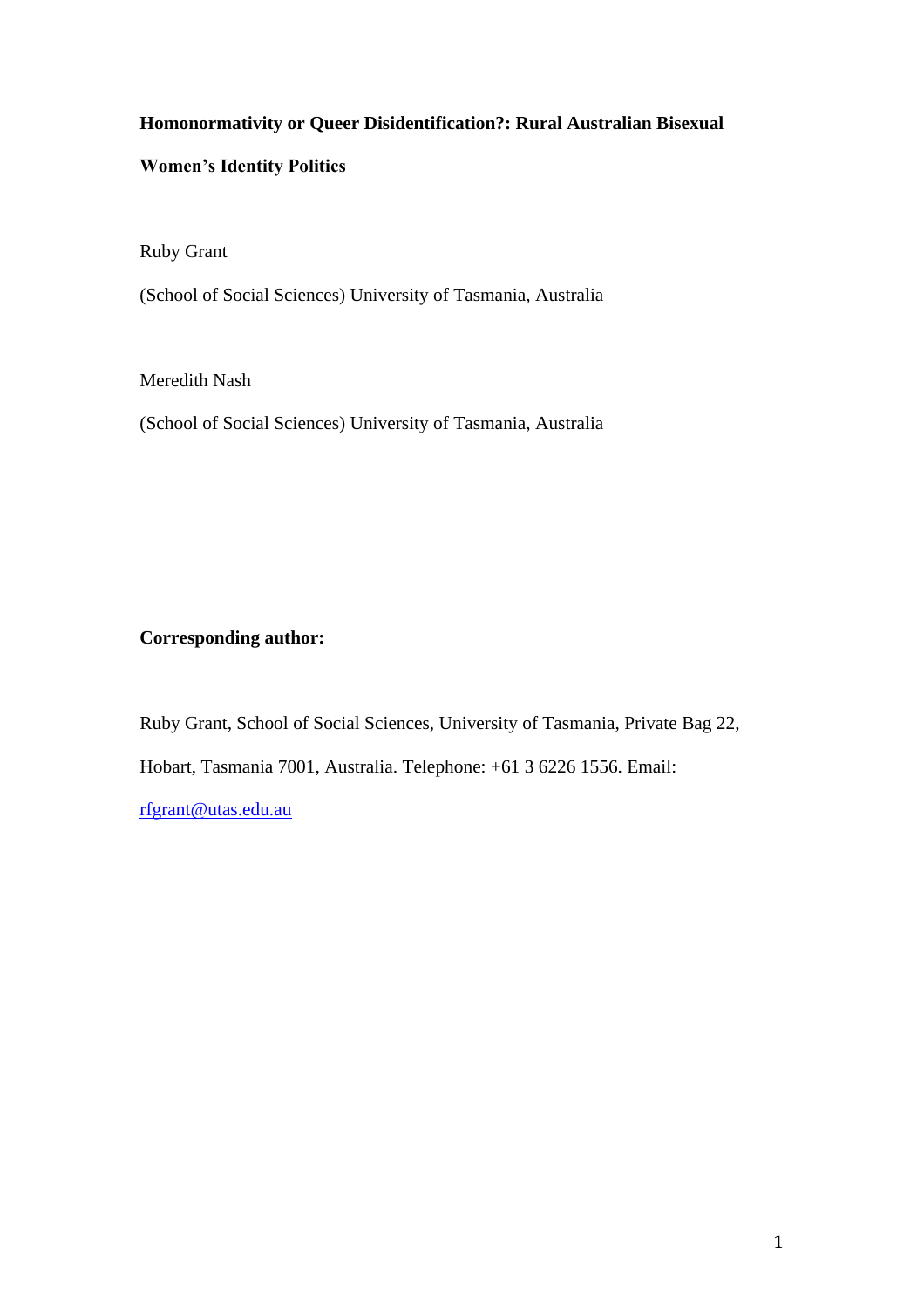# **Homonormativity or Disidentification?: Rural Australian Bisexual Women's Identity Politics**

#### **Abstract**

Recent research shows that queer youth increasingly reject traditional sexual labels in favour of more fluid identifications. Despite well-rehearsed debates around queer identity politics under neoliberalism, there is a dearth of research examining how queerness is understood and expressed in rural Australia. To address this knowledge gap, this article examines bisexual and queer young women's understandings of sexual labels in Tasmania, Australia. Drawing on Jose Esteban Muñoz's disidentifications, we argue that while neoliberalism and homonormativity do influence rural queer women's identity politics, their lived experiences present specific challenges that draw attention to the urban-centricity of homonormativity.

**Keywords:** identity labels, neoliberalism, queer, rural, sexuality

# **Introduction**

Recent research in the United States and the United Kingdom reveals that young women are placing less importance on traditional sexual identity labels (e.g. "gay," "lesbian) (see Callis, 2014). Similar trends are also observed in Australia (see Albury, 2015). Some scholars argue that growing acceptance of same-sex attraction in the West is influencing the ways in which young people understand and articulate sexual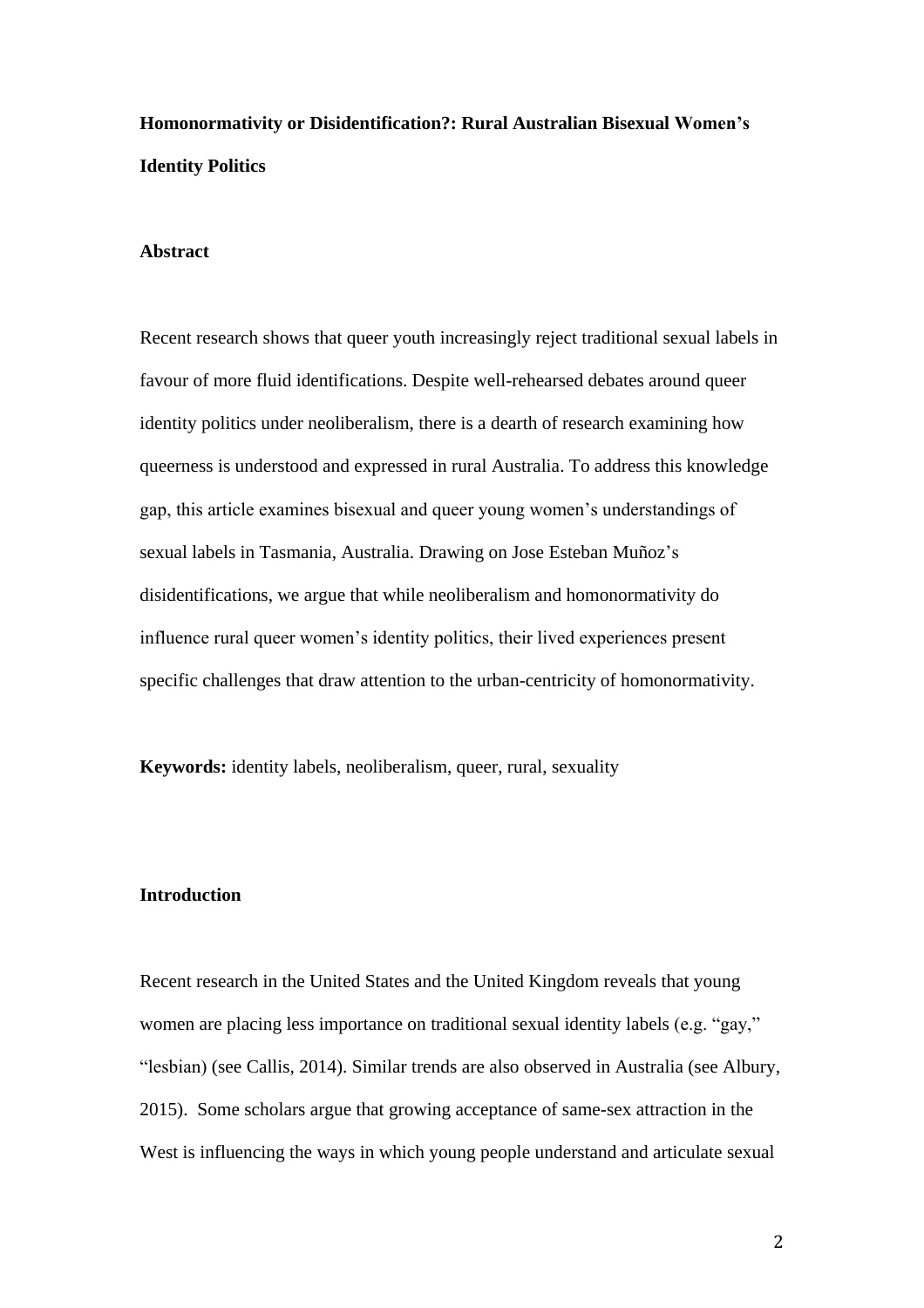identities (Ghaziani, 2011; Richardson, 2005). In particular, Adams et al. (2014: 459) argue that the increasing normalisation of diverse sexualities is reducing the "strategic importance of identity categories" for young people, causing them to abandon common identity labels. In contrast, some argue that young people, particularly women, are expanding their understandings of gender and sexuality, subsequently broadening their use of increasingly specific and alternative sexual categories (Robards et al., 2018). While there is a growing body of interdisciplinary work examining these nuances of contemporary queer identity politics, few studies focus specifically on young women's experiences. In particular, there is a dearth of Australian qualitative research that provides in-depth data on how bisexual and queer young women's identities are understood and expressed in rural spaces. These knowledge gaps suggest a compelling need to explore bisexual and queer women's lived experiences of identity in rural Australia.

Using Jose Esteban Muñoz's (1999) "disidentifications" as a theoretical framework, in this paper we draw on qualitative interviews to examine the different ways rural Australian young women understand, claim, and, in some cases, reject sexual identity labels. In so doing, we argue that neoliberalism shapes how Australian bisexual and queer women negotiate sexual self-labelling by shifting sexuality from the political into the personal. Although neoliberalism inflects the lives of urban and rural queer young women in similar ways (Richardson, 2005), findings reveal rural women's lived experiences of biphobia suggest a failure of "homonormativity" (see Duggan, 2002) to extend into these spaces. By deploying Muñoz's (1999) "disidentifications," we shall show how "dis-identifying" is a survival mechanism for rural bisexual and queer women. Applying Muñoz's (1999) perspectives here necessarily complicates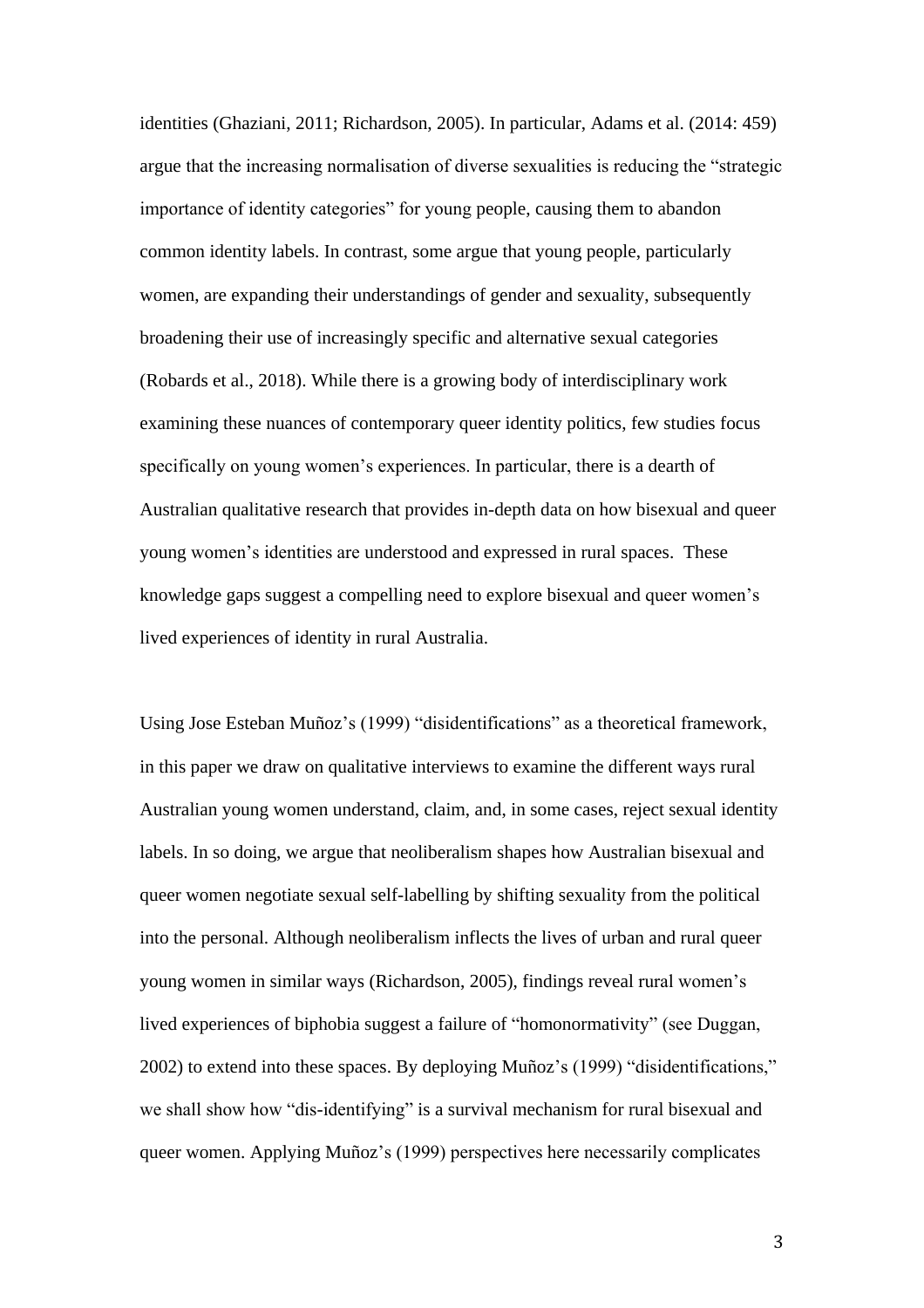the dichotomous discourse around accepting or rejecting sexual identity labels and affords marginalised subjects new agency in neoliberal rural contexts.

#### **Theoretical Framework: Neoliberalism, Homonormativity, and Disidentification**

Scholars from a range of disciplines observe that lesbian, gay, bisexual, transgender, and queer (LGBTQ) youth in the West are defining themselves less in terms of their sexuality or are rejecting traditional sexual identity labels (see Adams et al., 2014; Coleman-Fountain, 2014; Hegna. 2007). Several explanations for this shift are offered. Some argue that increasing normalisation of homosexuality has resulted in greater freedom and choice in contemporary narratives of sexual identity whereby young people no longer experience same-sex attraction as unusual and therefore do not feel the need to invoke politicised collective identity categories (Savin-Williams, 2005). Some theorists suggest that neoliberalism is a key factor influencing these shifts from collective, politicised sexual identities towards these more specific, individualised identifications (see Duggan, 2012; Ghaziani, 2011; Richardson, 2005). In this article, we explore how these neoliberal approaches to identity are influencing bisexual and queer young women's sexual self-labelling in rural Australia.

Whilst an expansive discussion of neoliberalism is beyond the scope of this paper, we shall briefly explain our use of the concept given the well-rehearsed critiques of its routinisation in social theory (see Bell and Green, 2016). Neoliberalism has been referred to as "shorthand for an array of complex economic, political, and cultural dynamics" (Grzanka et al., 2016: 300). While much of the theorising situates neoliberalism as a political theory based on free market economics (e.g. Harvey,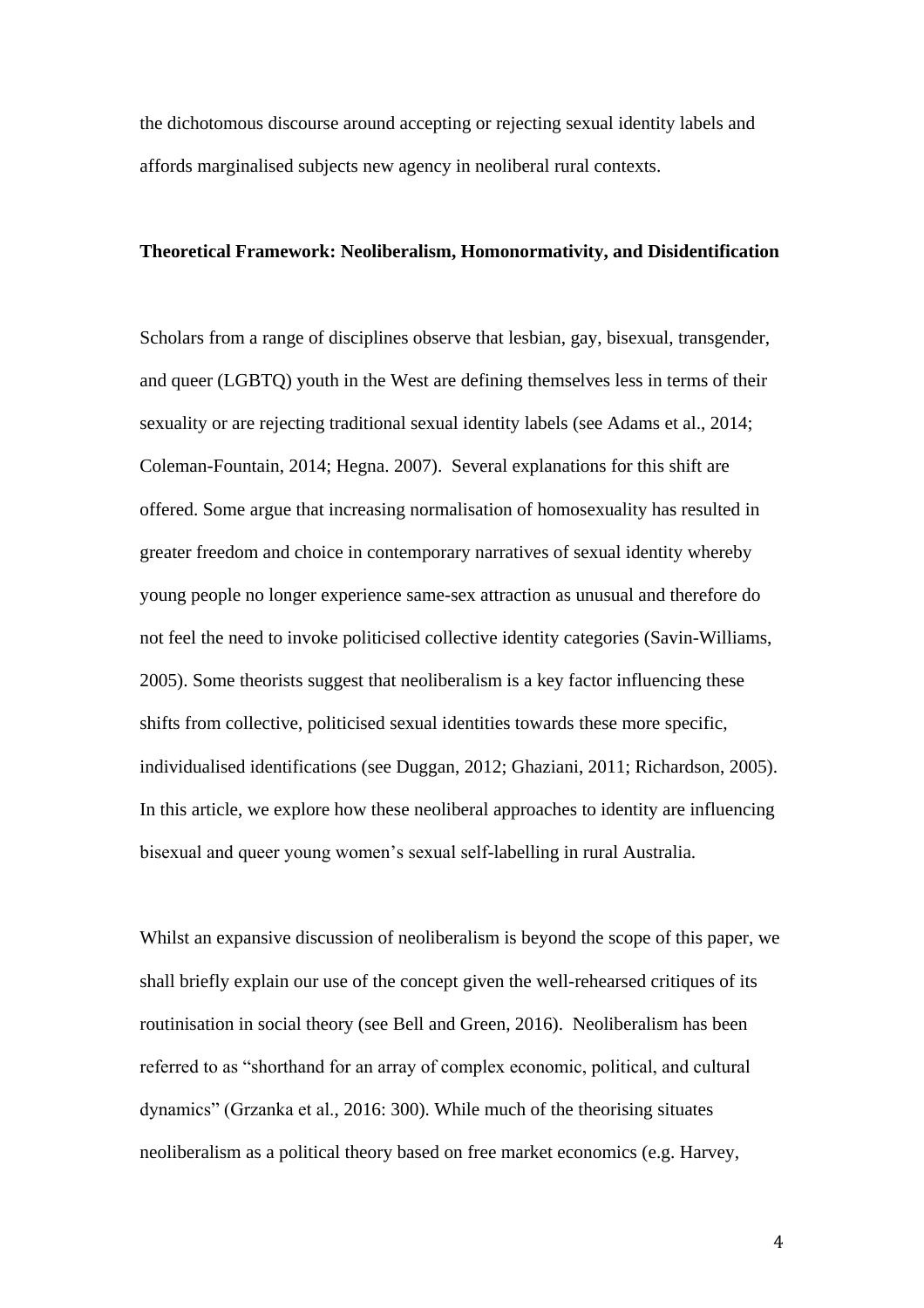2005), other scholars argue that neoliberalism has much broader social implications (e.g. Chen, 2013). Drawing on Foucault's concepts of governmentality and biopolitics, Rose (1999) demonstrates how, under neoliberalism, citizen-subjects are positioned as self-governing individuals who are responsible for their own individual choices, while state responsibility for social provision is withdrawn and privatised. In light of debates that call for a more nuanced deployment of neoliberalism, in this article, we define neoliberalism as the constellation of practices by which the state influences and evaluates individuals' behaviours through self-discipline and surveillance (Grzanka et al. 2016: 298). We also draw influence from Puri's (2016: 308) definition of neoliberalism as a hegemonic ideology. However, as Puri (2016: 309) importantly elaborates, the relationship between neoliberalism and sexuality is not necessarily linear, but "co-constitutive" - meaning that just as neoliberal policies produce certain sexualities, sexual cultures can also intervene in neoliberalism.

Feminist and queer scholarship illuminates how neoliberal ideologies transform gender and sexuality politics. Lisa Duggan (2002) argues that neoliberalism inflects contemporary LGBTQ rights agendas by shifting the focus from politicised collective identity-based action to calls for assimilation and individualised rights and freedoms (see also Ghaziani, 2011; Richardson, 2005). Scholars argue that neoliberal ideologies implore people to move away from embracing traditional collective identity categories and to instead construct their own individualised, but apolitical and private, sexual identities (see Adams et al., 2014; Coleman-Fountain, 2014; Hegna, 2007; Stein, 2010). Duggan (2002: 179) describes this shift as the "new homonormativity," a paradigm where privileged "mainstream" (white, urban, middle-class, cisgender, monogamous) gay men and lesbians are positioned as "ordinary, normal citizens"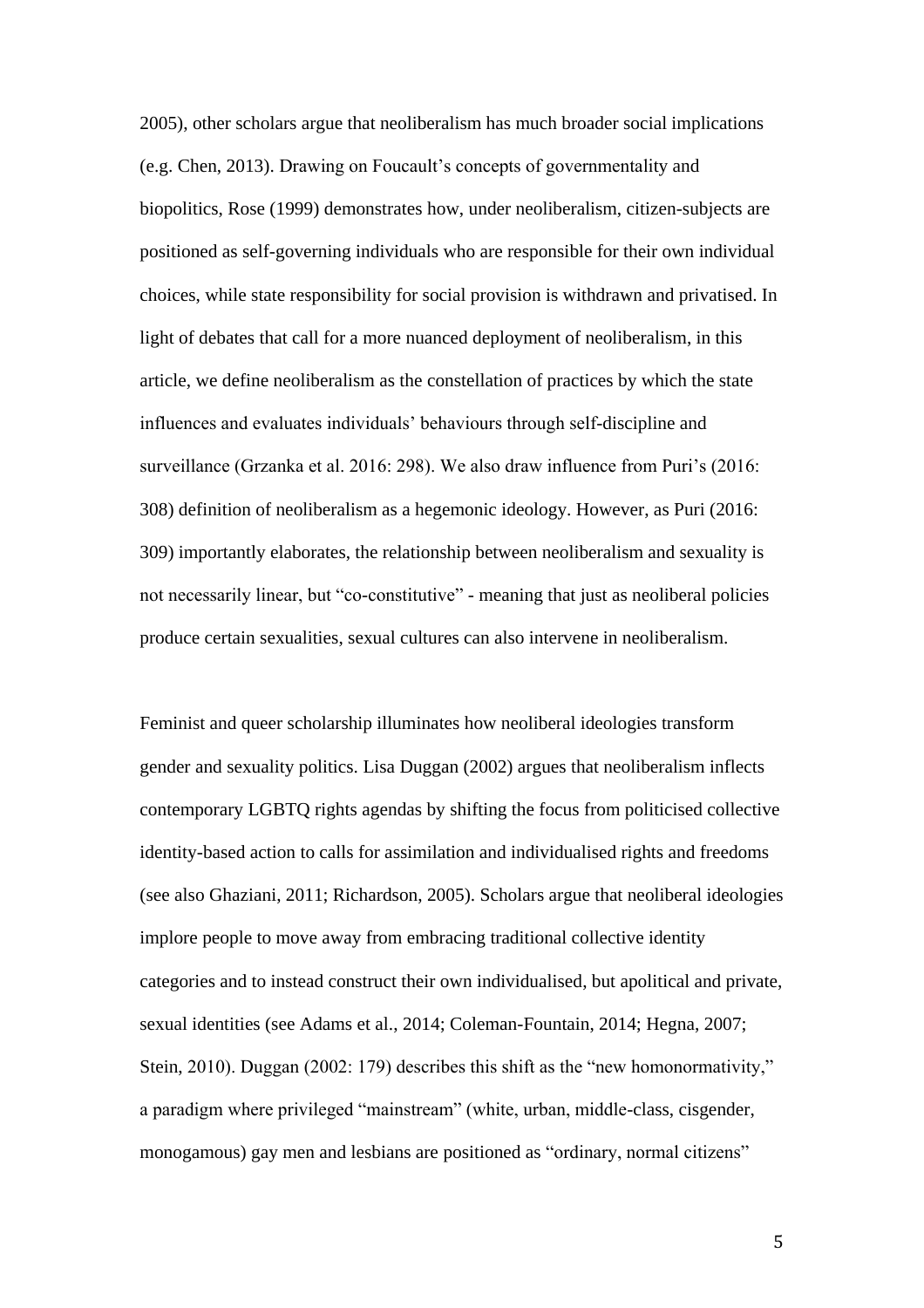who "do not contest dominant heteronormative assumptions and institutions, but uphold them while promising the possibility of a demobilised gay constituency and a privatised, depoliticised gay culture anchored in domesticity and consumption." Here, the neoliberal identity politics of homonormativity position LGB communities in terms of their "sameness" to heterosexuals on the grounds of personal "lifestyle and values" (Duggan, 2002: 179-180), while also locating sexuality as a private, individualised experience that is merely one internal "thread" of our identities, rather than a public, "core identity" (Seidman, 2013: 9-10). In this respect, we argue that homonormativity encourages the de-emphasising of sexuality as a core identity, which is reflected in youth rejections of traditional collective-identity labels (see Albury, 2015; Coleman-Fountain, 2014; Hegna, 2007; Robinson, 2013).

To examine how rural bisexual and queer women navigate the complex politics of identity under neoliberalism, our approach is informed by a queer theoretical framework drawing on the work of cultural theorist, Jose Esteban Muñoz. In his 1999 book, *Disidentifications: Queers of Colour and the Performance of Politics*, Muñoz examines the ways queer people of colour in the US are excluded from the white homonormativity of LGBTQ politics. Muñoz challenges the totalising explanations of identities as either essentialist or socially constructed, instead theorising that the realities of identity formation vary among individuals and socio-historical contexts (1999: 5-6). Medina (2003: 663-664) argues that Muñoz's concept of disidentification is useful in unpacking complex identity politics because it captures the "structural messiness" of the "interlocking networks of similarities and differences that sustain identity."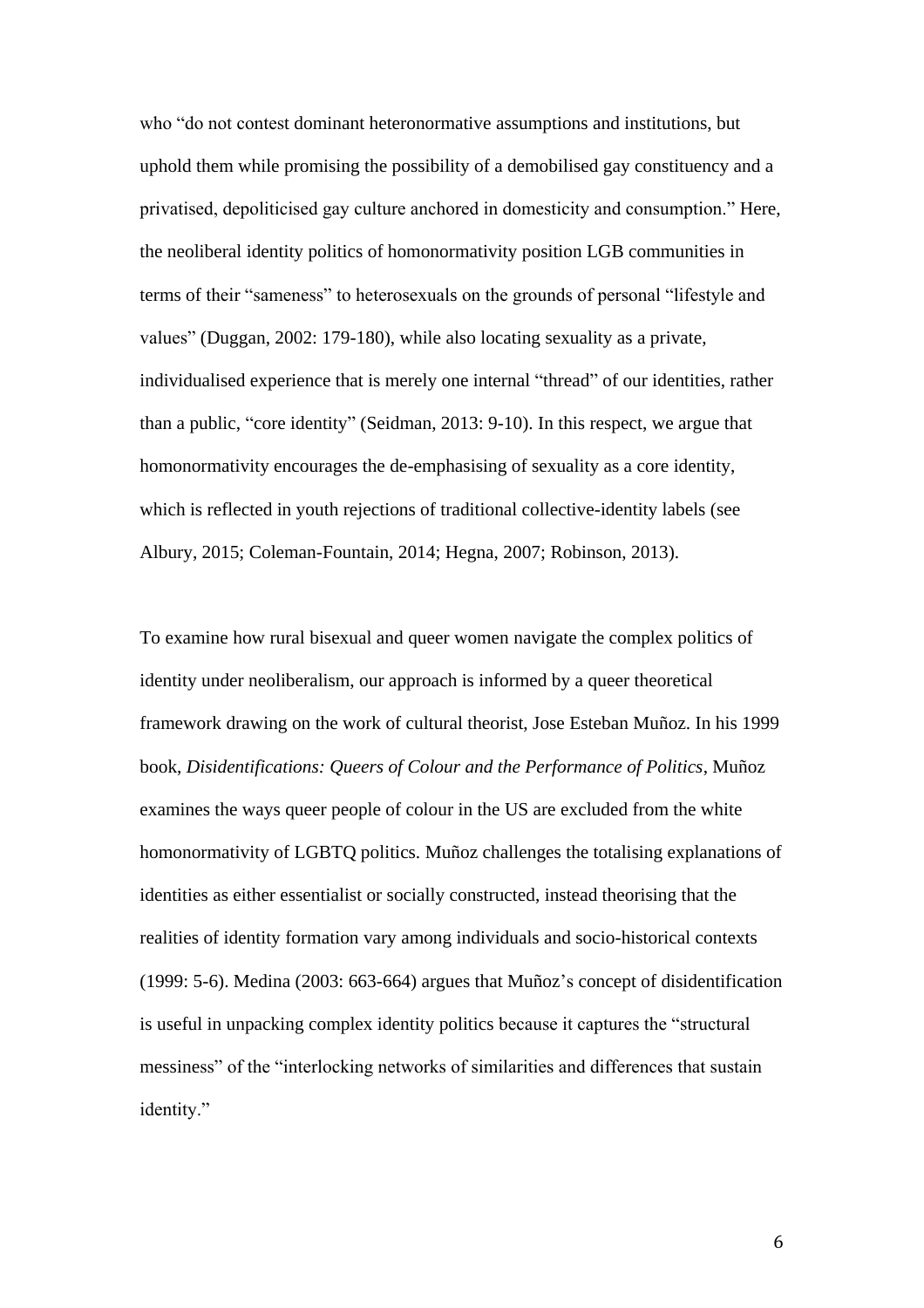Considering the "identities-in-difference" of queer people of colour in the US, Muñoz (1999: 7) demonstrates how new subject positions are formed out of "disidentification" with dominant structures of identity. Muñoz theorises disidentification as a third mode of dealing with dominant ideologies, a middle ground between assimilation ("identification") and total opposition to hegemonic identity structures ("counter-identification") (1999: 11). Butler (1993: 219) similarly suggests that disidentification is an "experience of misrecognition, this uneasy sense of standing under a sign to which one does and does not belong." Muñoz argues that disidentification can be a "survival strategy," a reflexive way of navigating oppressive public sphere for individuals inhabiting the borders of intersecting experiences (1999: 4). However, Muñoz (1999: 13) emphasises that disidentification is not merely a process of "picking and choosing what one takes out of an identification." Rather, it involves a deeper transformation of one's identity and relations with others (Medina, 2003: 664). For Muñoz (1999: 12), new subject positions arise as individuals disidentify with established identities and tactically "work on, within, and against" dominant cultural forms, such as normative sexual and gender roles, behavioural standards for sexual identity, and identity boundary maintenance. Thus, Muñoz's (1999) concept illuminates the reflexive identity work involved in (re)claiming sexual identity labels. In this article, we use Muñoz's framing of this complex identity work to explain how homonormativity inflects rural Australian bisexual and queer women's sexual self-labelling in different ways.

#### **Identity Politics in the Bush? Theorising Rural Queerness**

Most of what is known about neoliberalism and queer sexuality is derived from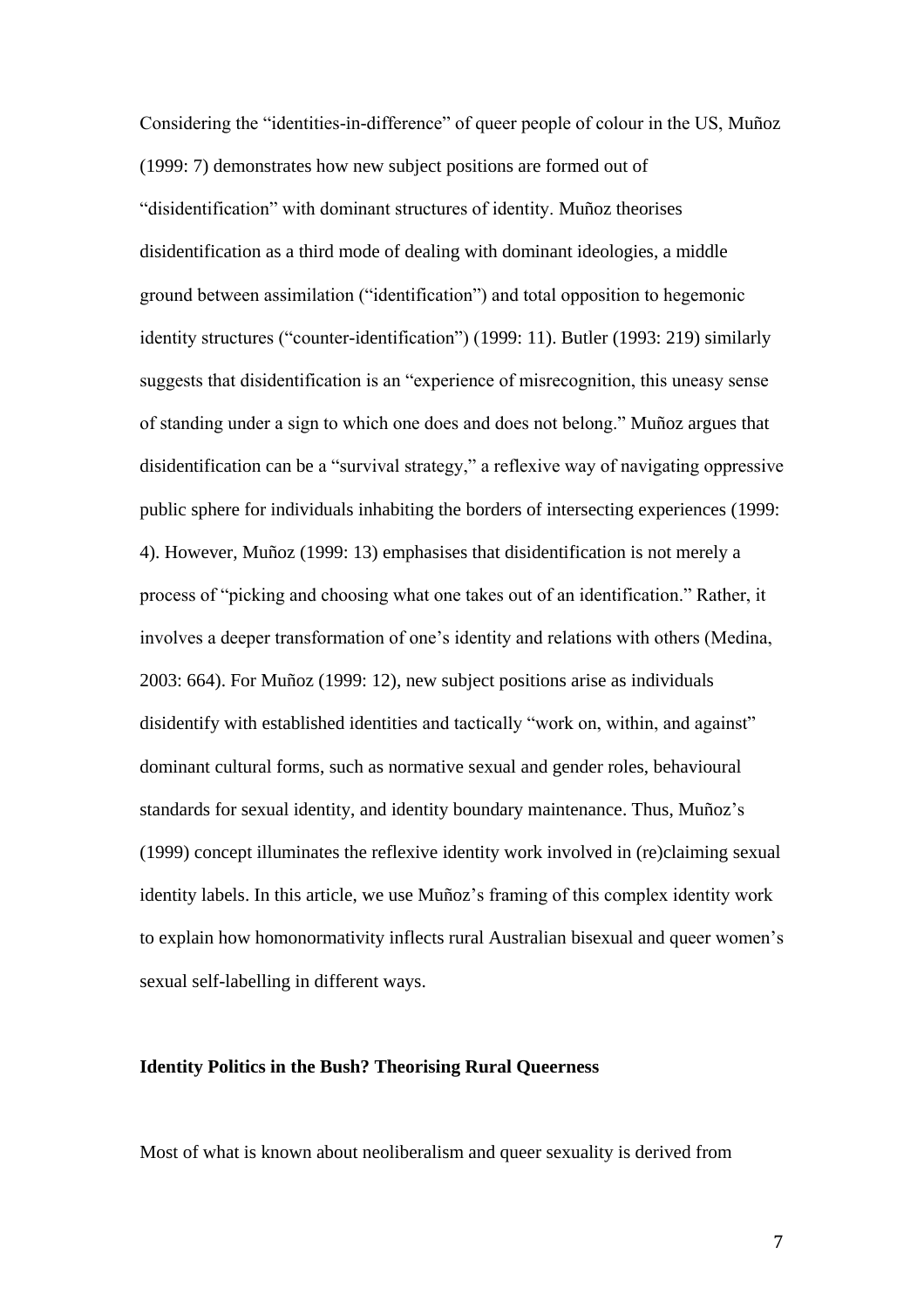geographical studies of urban settings in the Global North. There is a dearth of sociological scholarship focusing on the experiences of LGBTQ people in rural Australia or elsewhere. Bell and Valentine (1995) were among the first to call for a richer understanding of rural queer experience in their germinal paper, 'Queer Country: Rural Lesbian and Gay Lives.' Here, they introduce UK gay and lesbian identity, relations and situatedness in rural spaces. Despite Bell and Valentine's (1995) invitation to "queer the countryside", most empirical studies continue to focus on the importance of urban space for LGBTQ communities and identity. This "metrocentrism" in queer research and theory can be explained by the popular "metanarrative" or "formula story" of the "oppressed rural gay," who escapes the ignorance and homophobia of the rural small town by moving to the city - a place of freedom and possibility from which to come out and live as LGBTQ (see Crawford, 2017; Halberstam, 2005). However, these geographies of "gay urban space" focus predominantly on gay men. With a few exceptions (e.g. Brown-Saracino, 2015; Kazyak, 2012), lesbian, bisexual, and queer women's identities are invisible in dominant queer narratives of identity and space.

There is very little research examining LGBTQ experiences in rural Australia (e.g. Gorman-Murray et al., 2008). Although there is a large body of scholarship on rural Australian youth, most studies continue to focus on heterosexual experiences and sexual cultures (Bishop, 2013; Hillier et al., 1999; Senior et al., 2014). National surveys and reports provide a snapshot of the critical sexual health and safety issues facing rural LGBTQ Australians. For example, *Growing Up Queer*, a national report on Australian LGBTQ young people shows that geographical location impacts queer young people's choices to come out and their perceptions of acceptance and safety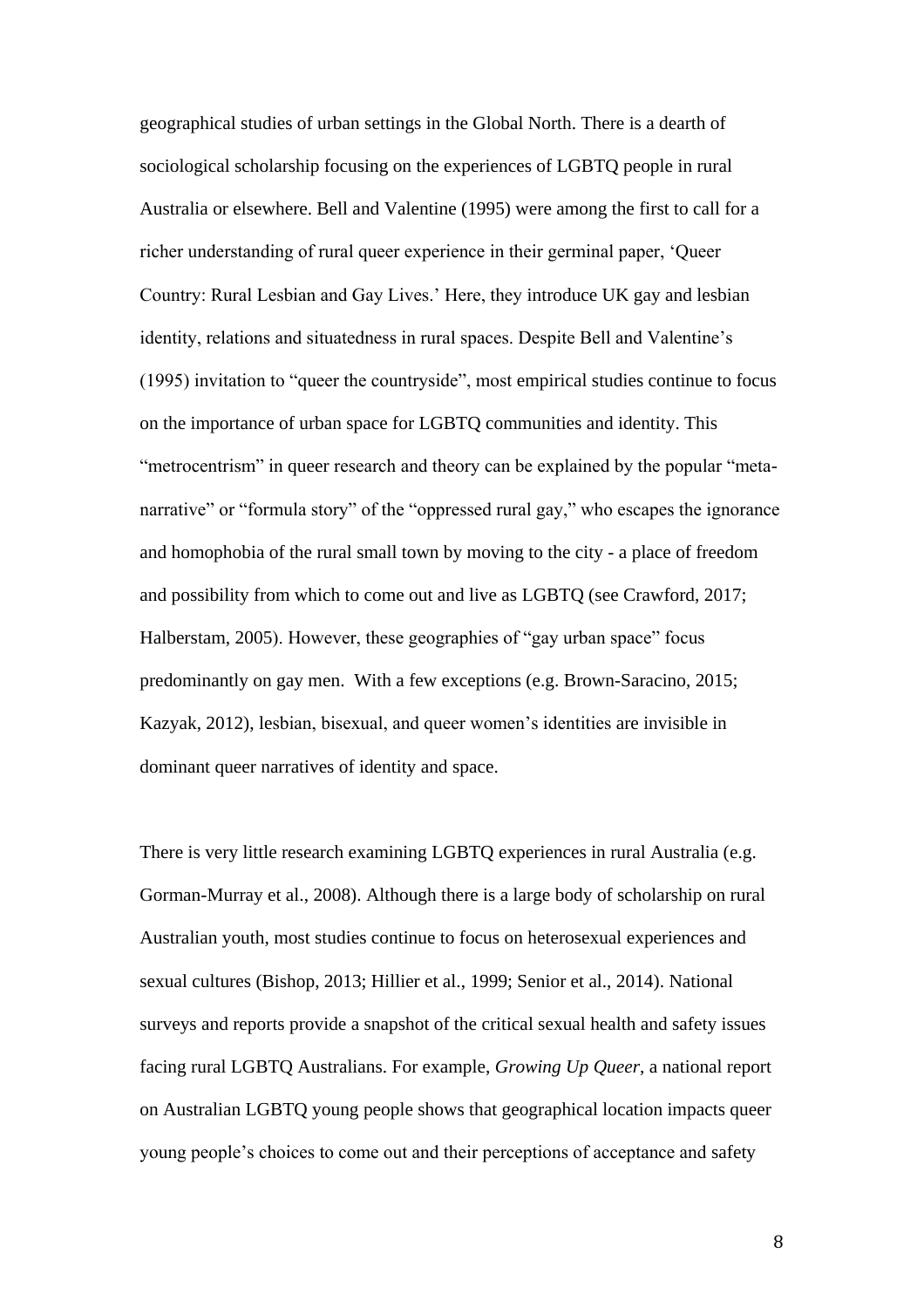(Robinson et al., 2014). Specifically, rural youth are less likely to report positive coming out experiences and have poorer mental health compared to their heterosexual peers (see Robinson et al., 2014). Given these disparities, the present study seeks to trouble the metrocentrism of queer research by examining whether and how homonormativity influences queer young women's sexual self-labelling in rural Australia.

#### **Method**

This article draws on data from a qualitative study investigating the experiences of gender, sexuality and sexual health in a sample of 15 women in Tasmania, Australia from 2015-2016. Located off the southeast coast of the Australian mainland, Tasmania is an isolated, largely rural island state with a population of approximately 500,000 people. Like other rural Australian communities, Tasmania has a higher unemployment rate, lower levels of post-school qualifications, and lower weekly earnings than the Australian average [\(ABS 2012\)](http://www.abs.gov.au/ausstats/abs@.nsf/Lookup/by+Subject/1367.0~2012~Main+Features~Tasmania~20). Additionally, Tasmania has a unique health profile, with some of the highest rates of obesity, smoking, disability, and chronic illness in the country (ABS, 2014). Tasmania was the last Australian state to decriminalise homosexuality in 1997, the effects of which are still felt in the community today (Baird, 2006). Tasmania's geographical isolation, its unique health profile, and significant LGBTQ social history make it a compelling site to study contemporary queer identity politics.

Participants were recruited using purposive and snowball sampling methods. Snowballing is a technique often used when researching groups that may be hidden or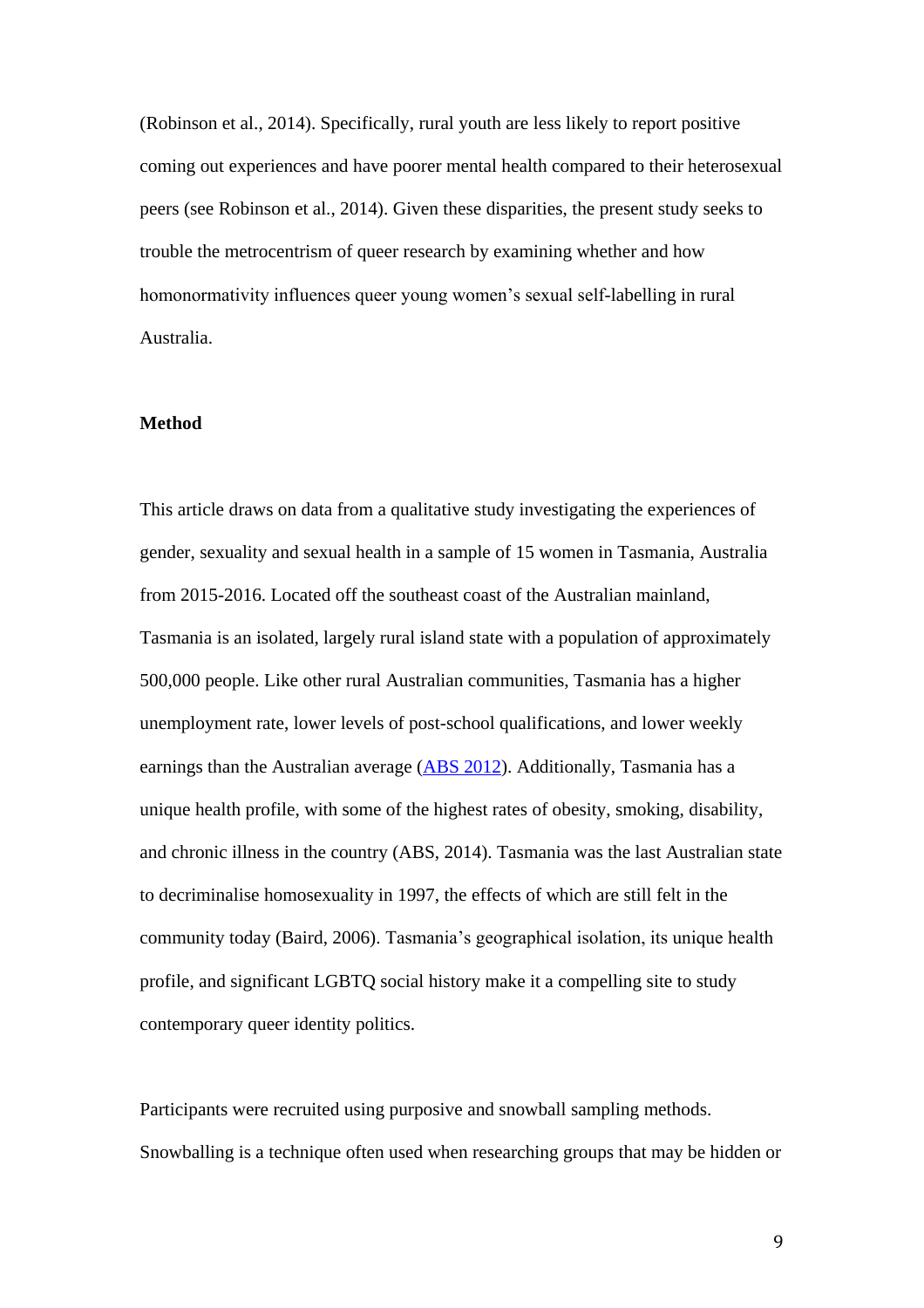hard to access, but is also fruitful in making use of participants' shared identity and group membership (Babbie, 2014: 200-201; for examples, see Brown-Saracino, 2014). Through her involvement in the local LGBTQ community, Author 1 made use of her personal and professional networks and the often "close-knit" nature of rural LGBTQ communities (see Kazyak, 2012). This process involved placing advertisements inviting potential participants to contact the researchers in public places (university campus, health clinics, local organisations), targeted social media advertising in LGBTQ social groups, and in-person recruitment at social events hosted by a local LGBTQ advocacy organisation. All contact with participants was conducted via email or direct messaging through a Facebook page that established to promote the research. Given the focus of the broader study on rural young women's sexuality and sexual health, inclusion criteria were self-identified women aged between 18-30 years, same-gender attracted or LGBTQ, with experience accessing sexual healthcare in Tasmania. Sample size was based on consideration of the study design, nature of the topic, and quality of the data.

Prior to interviews participants were provided with an information sheet explaining the aims of the research, as well as consent forms to consider. Upon obtaining participants' informed consent, semi-structured interviews were conducted by Author 1, a female doctoral candidate in her mid-twenties who identifies as bisexual. Interviews lasted up to two hours and were held in mutually convenient public locations (university campuses, cafes, libraries). All interviews were conducted using an interview guide based on relevant literature and the key research objectives. Interviews focused on a range of open-ended questions about gender, sexuality, sexual health, and healthcare experiences. Demographic information was collected in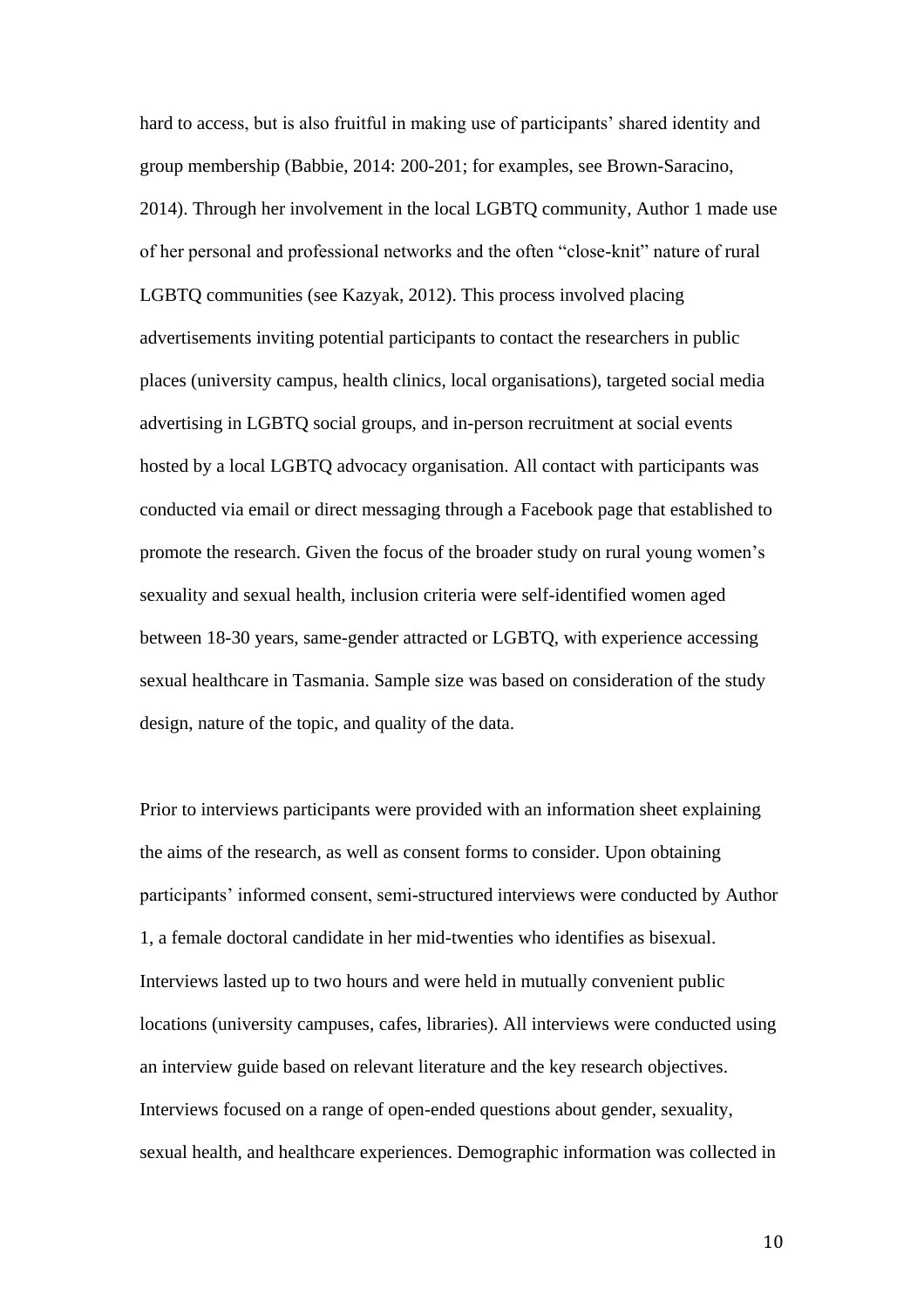a questionnaire. Interviews were audio-recorded and transcribed verbatim with consent. This project was approved by the University of X Human Research Ethics Committee as complying with the National Health and Medical Research Council's (NHMRC) National Statement on Ethical Conduct in Human Research (2007). In line with the committee's recommendations, participant protection strategies were prioritised at all stages of the design, conduct, and reporting of the project. Data has been de-identified and pseudonyms chosen by the participants are used in all reporting of the data.

The interviews were coded and analysed thematically with QSR NVivo (v.11.2.2 Mac) Loosely informed by a Grounded Theory approach (see Corbin and Strauss, 2015) data was analysed first by "open coding", taking note of any striking words, phrases, and themes emerging from the data. Once common themes were identified, thematic categories, or, nodes were created in NVivo and relevant data was coded to those nodes. To ensure the validity of this thematic analysis and inter-coder reliability of the coding system, Author 2 provided critical feedback on the initial interpretation of the data. During this initial phase of analysis we coded participants' discussions of sexual identity labels into two inductive themes: "Importance of Labels" and "Ambivalence to Labels." When exploring ways to interpret this data, Muñoz's (1999) work was identified as a potentially useful framework because of the similarities between our inductive codes and Muñoz's (1999) concepts of "identification" and "counter-identification". With this framework in mind, we revisited the initial analysis and identified new ways to re-structure the nodes and build meaning from the findings. Here, we looked for complexities within/between the nodes and explored how Muñoz's (1999) concept of disidentification applied to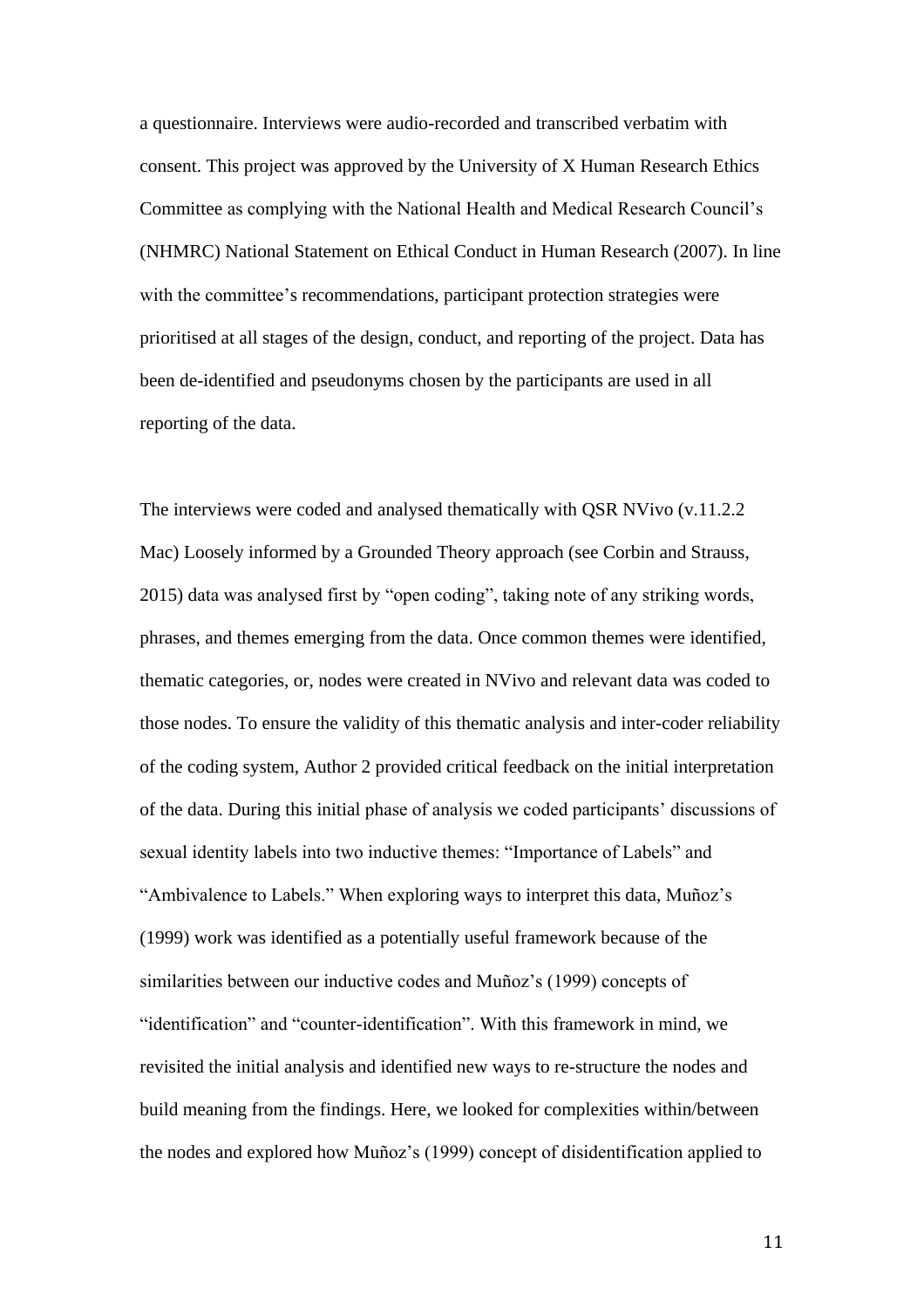these.

Participants were between the ages of 19 and 26, with a mean age of 20 years. Most participants described themselves as white, middle-class, and tertiary educated. Eleven women identified as bisexual or pansexual, and four identified as queer or "other" (e.g. panromantic-asexual, fluid). We believe it is necessary to acknowledge that the voices of transgender women and queer women of colour are regrettably absent from this study. A common criticism of self-selection and snowballing recruitment techniques in social research is that they draw non-representative, often homogenous samples (Babbie, 2014: 200-201). In particular, in sexualities research, such recruitment techniques result in an overrepresentation of white, middle-class, and tertiary-educated participants (Kitzinger, 1987: 88). The placement of recruitment materials is a critical factor here, as posting research advertisements in (physical and virtual) LGBTQ spaces is more likely to reach an audience of potential participants who are "out" and active in queer "scenes" that are often characterized by whiteness (Cohen, 1997; Sanchez, 2017).

Furthermore, researcher identity can shape who participates in social research. For example, Kitzinger (1987: 88) observes that her "obvious whiteness and middle-classness severely limited the extent to which [she] could be perceived as an 'insider' by some women." Similarly, in our study, while Author 1's identity aligned with the participants' as a young queer woman, her whiteness and status as a middle-class academic from an urban area likely influenced who self-selected into the study. Therefore, it is important to recognise these limitations and be aware of how intersecting privileges of whiteness and class shape the findings of this study. We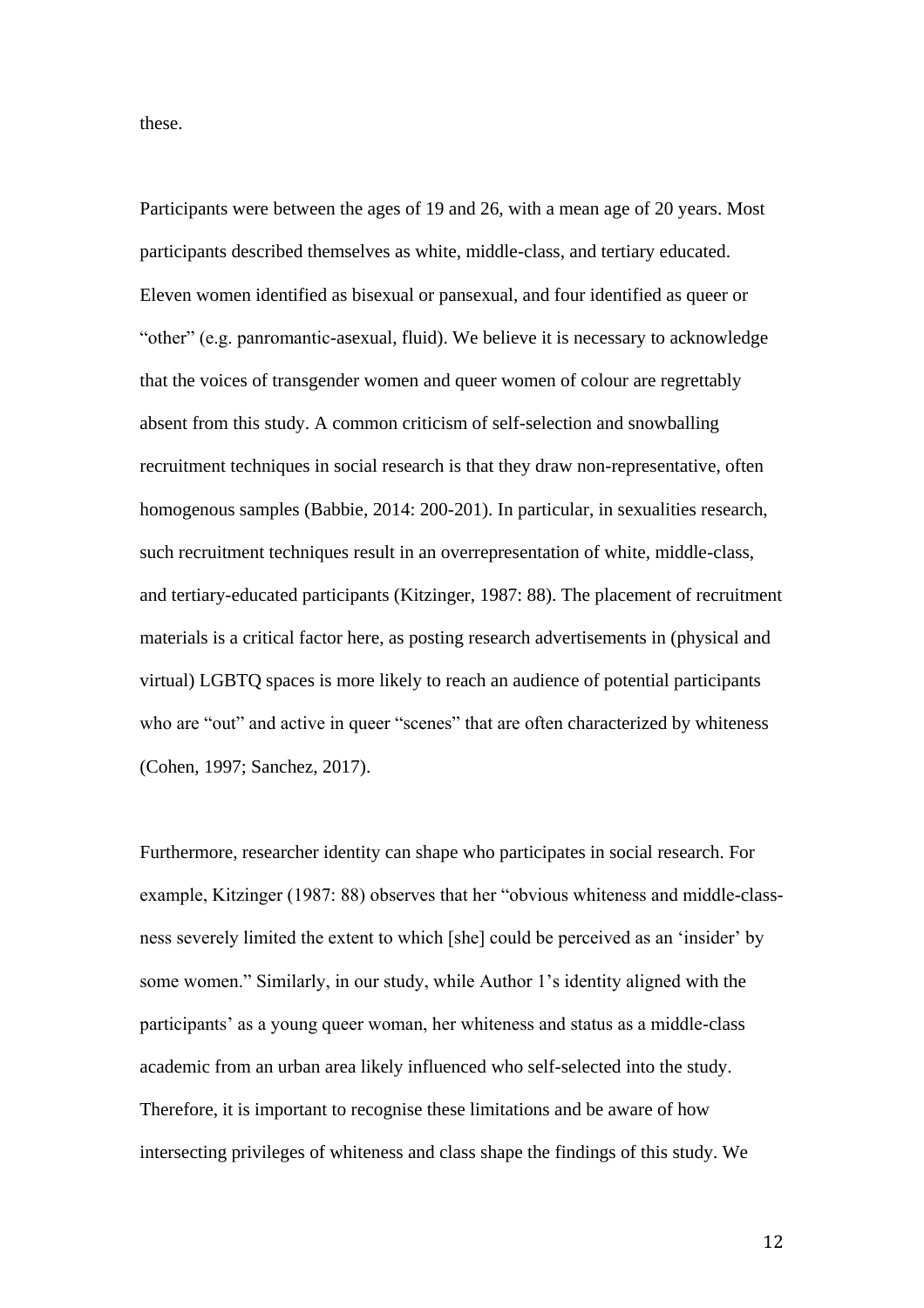acknowledge that the stories shared in this article are specific to our participants' experiences and not the LGBTQ community as a whole.

## **Findings**

Following thematic analysis this section is structured in three parts: 1) Rejecting Labels, 2) Embracing Labels, 3) Disidentification. In the first part of the analysis, participants' accounts align with the homonormative emphasis on individuality, which encourages them to reject collective identity politics and labels. In contrast, some participants still emphasise the importance of claiming public sexual identities in order to find community and belonging in isolating rural contexts. Other participants offer nuanced accounts of strategic forms of disidentification, or, reflexive identity work as a survival strategy to navigate homonormative discourses from both within and beyond LGBTQ spaces. These findings reveal the complex ways in which neoliberalism shapes rural bisexual and queer young women's understandings of sexual identities.

#### *Homonormativity and Rejecting Labels: "I Just Live My Life"*

In line with recent studies of LGBTQ youth (e.g. Albury, 2015; Callis, 2014), no participants in our study identified as "lesbian." Growing up during a time of increasing LGBTQ equality in the West, for the majority of the participants, their frustration with labels largely stems from a neoliberal perception of ordinariness and a desire to be seen as individuals rather than political or minority stereotypes (see also Adams et al., 2014). For example, Isabelle (21, queer) describes her upbringing as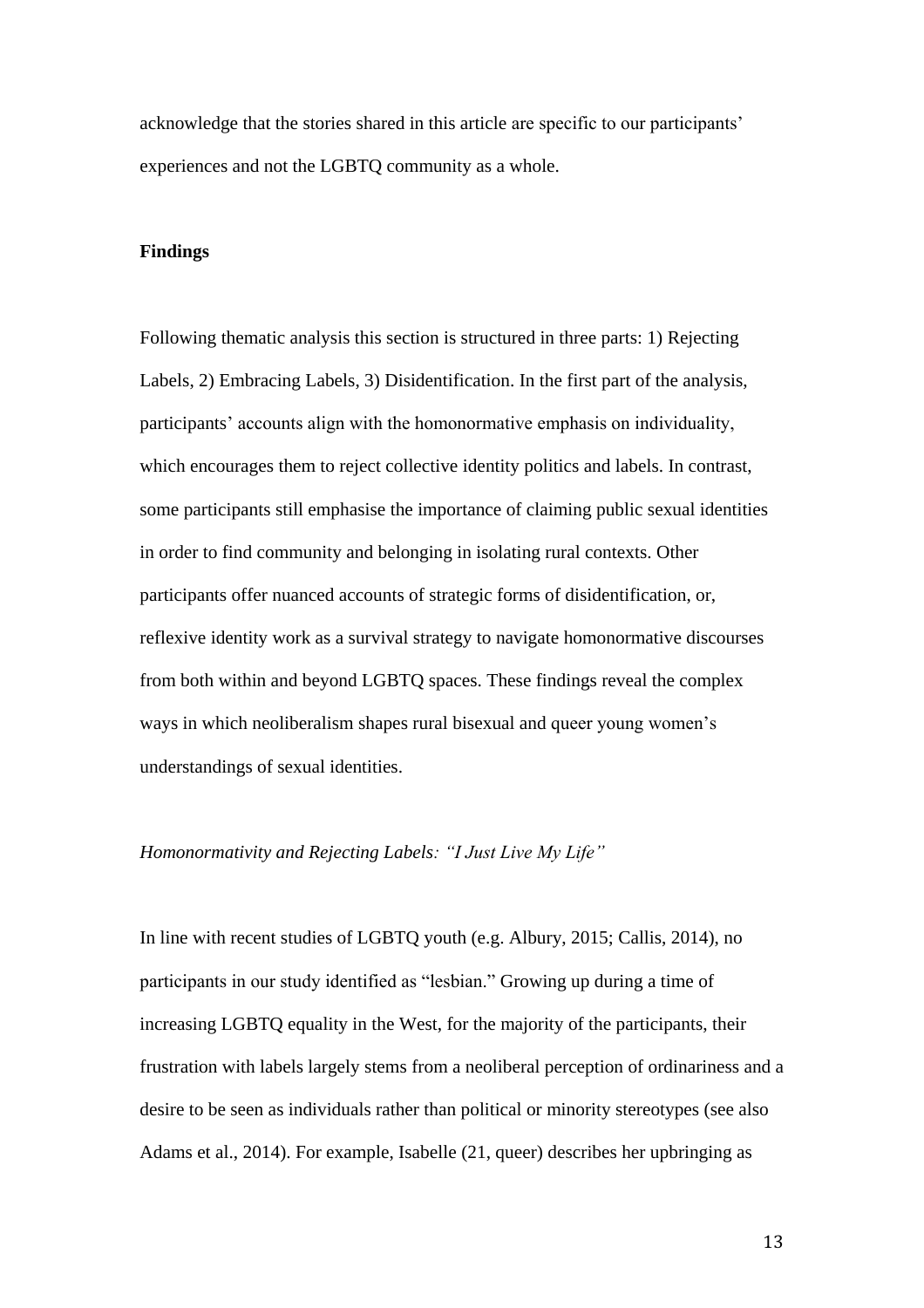"very progressive," adding that she never had to "come out" to her family, "because it's just not a big deal." When asked about her understanding of her sexuality, Isabelle explains:

I'm mostly attracted to guys… but I'm also attracted to girls and other genders, so I can't really… I don't know what the specific label is and I kind of can't be bothered finding the specific label. I'm just me. I know I'm not straight. And I guess that's just been… Enough.

Carrie (23, bisexual) expresses a similar ambivalence when asked about her sexuality, explaining:

I'm a private person. I'm really not into identity politics, or anything like that. It's just not something that really bothers me. Like, I don't think about it at all. (laughs) I just live my life.

Like Isabelle, Carrie did not have an "official coming out event" and did not remember when or how she first defined her sexuality, preferring to reject "identity politics" with an appeal to the ordinary: "I just live my life." Extracts from Carrie and Isabelle reflect the neoliberal politics of normalisation in their (re)location of their sexualities as personal or "private", "not a big deal," not a larger part of their public identities. Cohler and Hammack (2007) refer to this as the "narrative of emancipation," a freeing of oneself from the pressures and restrictions of labels, in favour of individuality. This phenomenon aligns with homonormativity (Duggan, 2002). Here, the neoliberal refrain of being an individual who "just lives their life"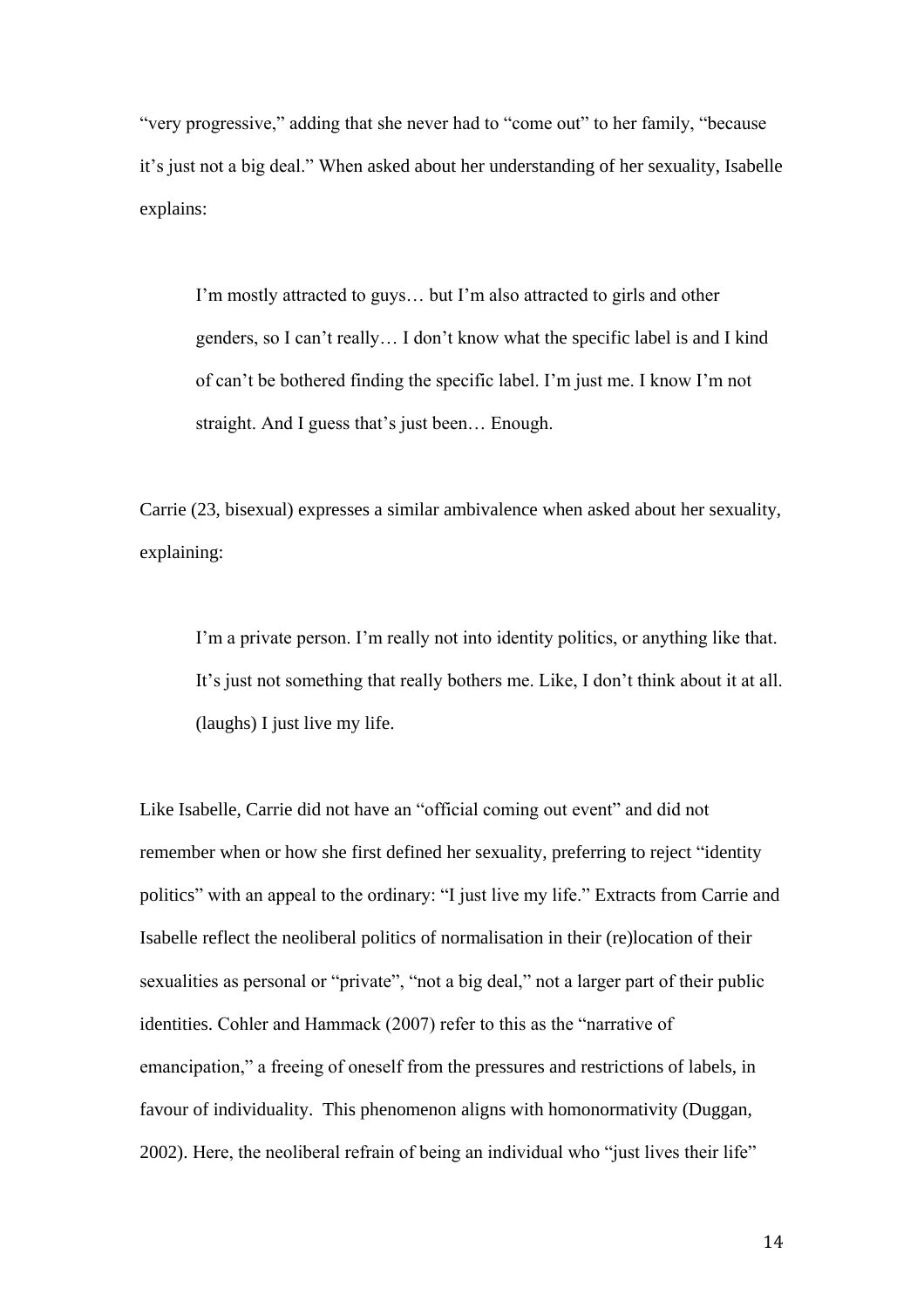not "bothered" or restricted by "identity politics" also intersects with Savin-Williams' (2005) notion of the "unremarkable gay," as these participants want to be seen as "ordinary" individuals rather than members of a politicised minority group identity (see also Coleman-Fountain, 2014). In line with Kazyak (2012), participants' rejection of collective sexual identity labels could be interpreted as a homonormative response to their rural context. Similarly, for our rural Tasmanian participants, positioning sexuality as a private, unremarkable aspect of their identities allows them to "just live [their] life" in a context that has been historically unsafe for queer people. This reading of homonormativity in queer rural space importantly demonstrates how neoliberal and homonormative discourse can be expressed differently in rural contexts compared to urban, and the implications this can have for young women's identity practices and narratives.

*Countering Homonormativity and Embracing Labels: "To Give it a Name, To Give it a Voice"*

In contrast to participants who reject sexual identity labels in a homonormative rural context, others discuss the continuing importance of identity categories. Muñoz (1999: 7) defines identification as "a psychological process whereby the subject assimilates an aspect, property or attribute of the other and is transformed, wholly or partially, after the model the other provides." In line with this definition, claiming identity labels and having these recognised and understood was important for some participants' self-acceptance, sense of belonging, and broader recognition in isolating rural and regional spaces: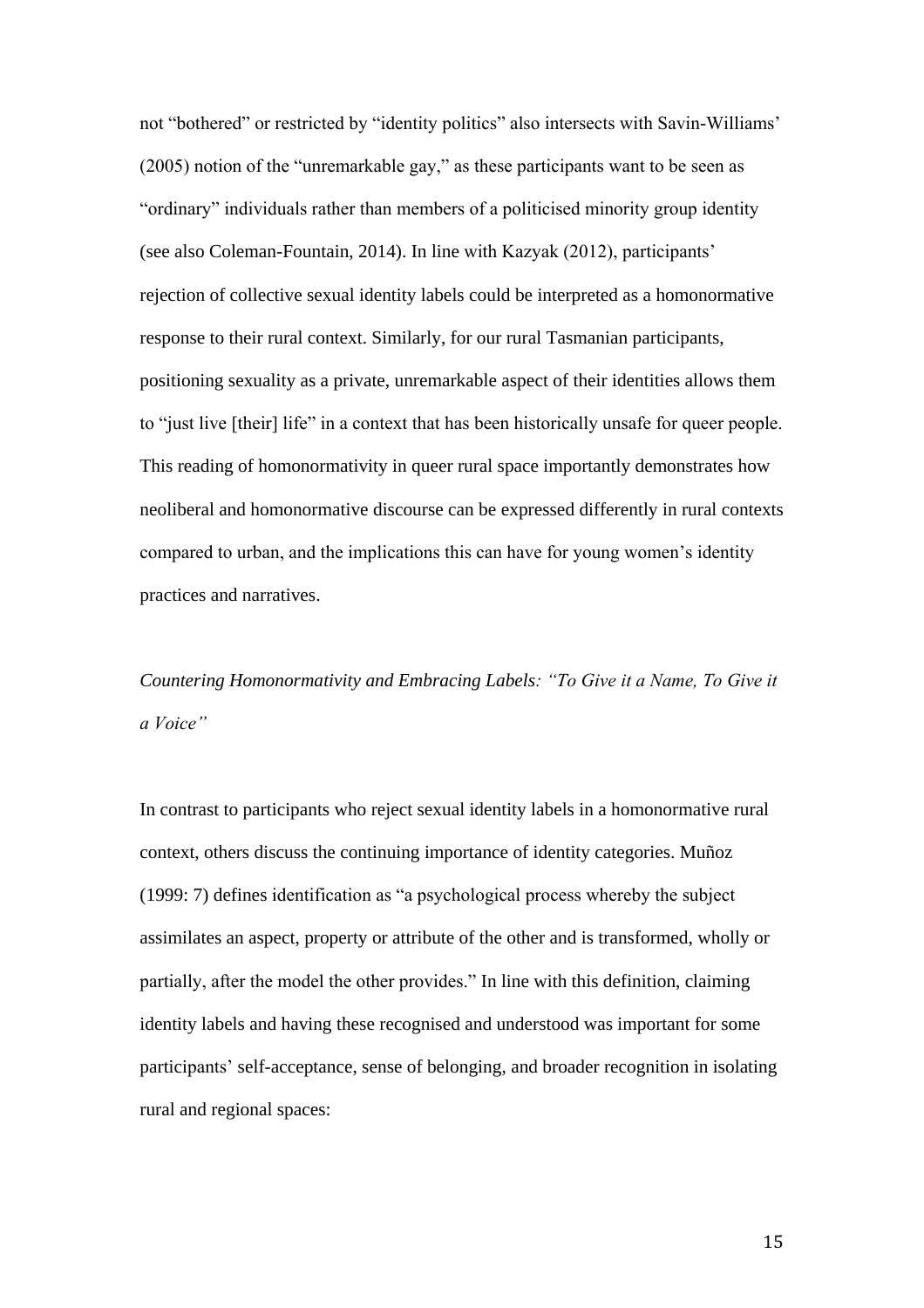For me, the labels that I've given myself, they're to find other people like me and to explain… in as little words as possible… who I am. Rather than… um... spend time going 'well, is this it? Is this it? I don't know!' Um. Whereas, if I can just go, 'oh, well, I'm *This*' that's fine. That's a lot simpler. (Harley, 19, panromantic-asexual)

[Labeling] can be a way of finding some security in yourself.. yeah.. to sort of to be able to... find a label for yourself.. can be as comforting as to deny the labels that other people give you. I think. (Evie, 26, pansexual)

I think everyone likes to have a name, or a label for it, so they feel, like, normal and things. Otherwise it's a bit hard, you know? (Middy, 19, fluid)

Compared to participants who rejected static labels, these women's experiences of sexual self-labelling reflect Muñoz's paradigm of the "good subject" (1999: 11). For Muñoz (1999: 11), the "good subject" is one who "chooses the path of identification with discursive and ideological forms," which, in this case, can be understood as the unambiguous claiming of a static identity label. Similarly, for Hekman (2004: 7) "our personal identity makes us different from everyone else. Our public identity identifies us as the same as particular others." The most important function of identity labels for these participants is to make sense of and articulate identity to themselves and to others – a bridging of their personal and public identities. For example, as Middy's account demonstrates, claiming a clear identity label to explain otherwise complex lived experiences is positioned as legitimising or normalising their identities. Similarly, as Robinson (2013: 23) outlines, "identities bond people together, identify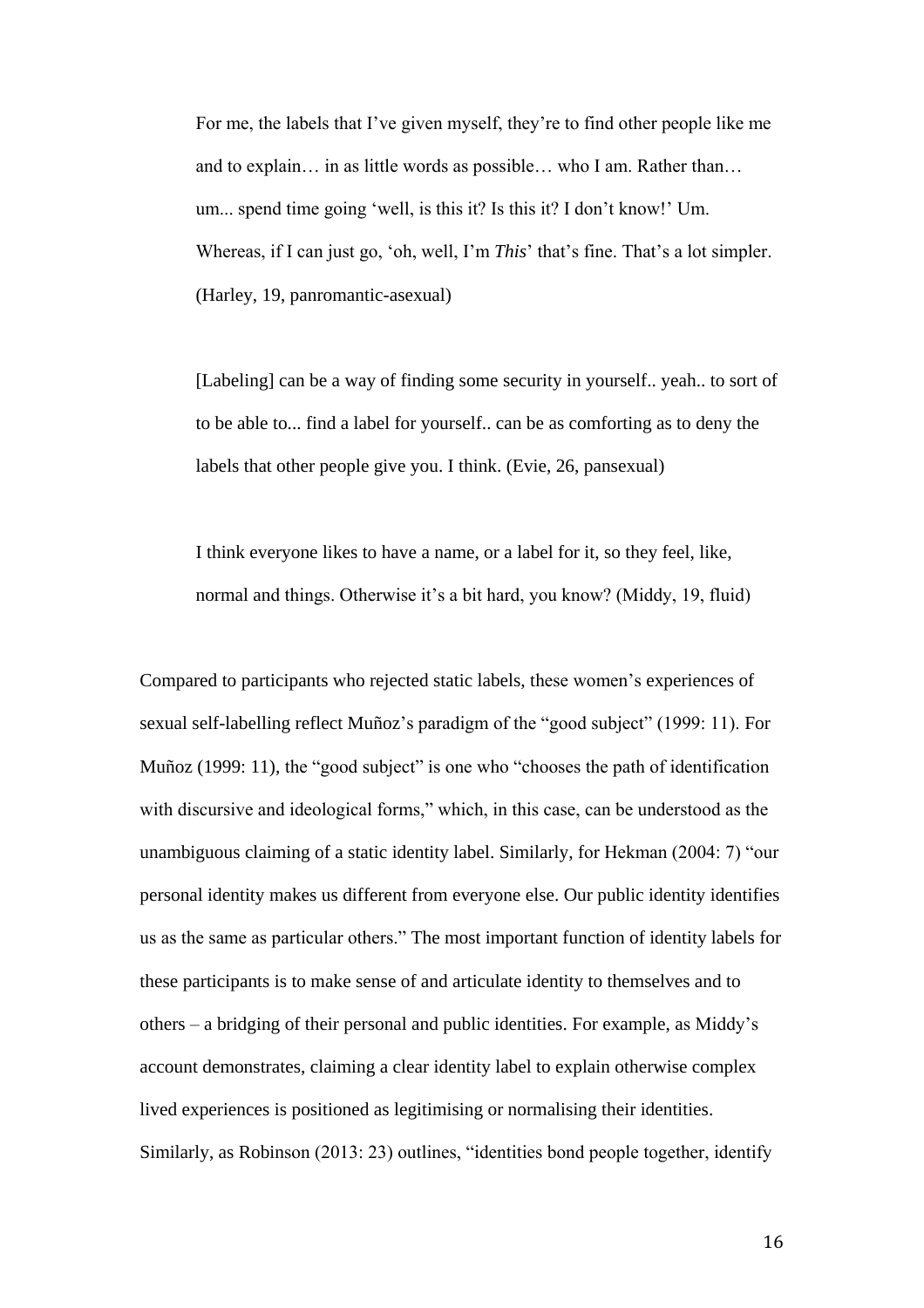insiders and outsiders, enable political action on behalf of the group, and frame concepts such as disclosure, outing or community belonging." From these perspectives, the labels participants chose are their "public identities" that communicate selfhood and connect them to others, while their internal understandings and negotiations of these labels comprise their "personal identities" (Hekman, 2004: 7; see also Seidman, 2013: 10). Here, claiming a label is an "empowered" choice, allowing rural young women to be reflexive and to articulate their identity and experiences "in as little words as possible," rather than being unintelligible and silent.

Claiming a sexual identity label is important to these women who previously had difficulty articulating their experiences in rural Tasmania. For example, several bisexual women reported a perception that while gay and lesbian identities were generally understood and accepted, there is limited awareness and visibility for bisexual and queer identities in their rural hometowns. Here, the women's use of terms like "pansexual" and "fluid" arguably troubles homonormativity as these labels reflect a politics of identity based on shared group membership ("the labels that I've given myself, they're to find other people like me"), while also troubling those queer identities that have become 'acceptable' or normalised under neoliberalism. In this context, explicit labeling is a way of "categorising to produce identity" in participants' rural contexts (Coleman-Fountain, 2014: 807; see also Hegna, 2007). Therefore, identity labels can provide ontological security, and also serve as an important means of articulating non-normative and potentially unintelligible experiences to others

#### *Complicating Homonormativity?: Towards Queer Disidentification*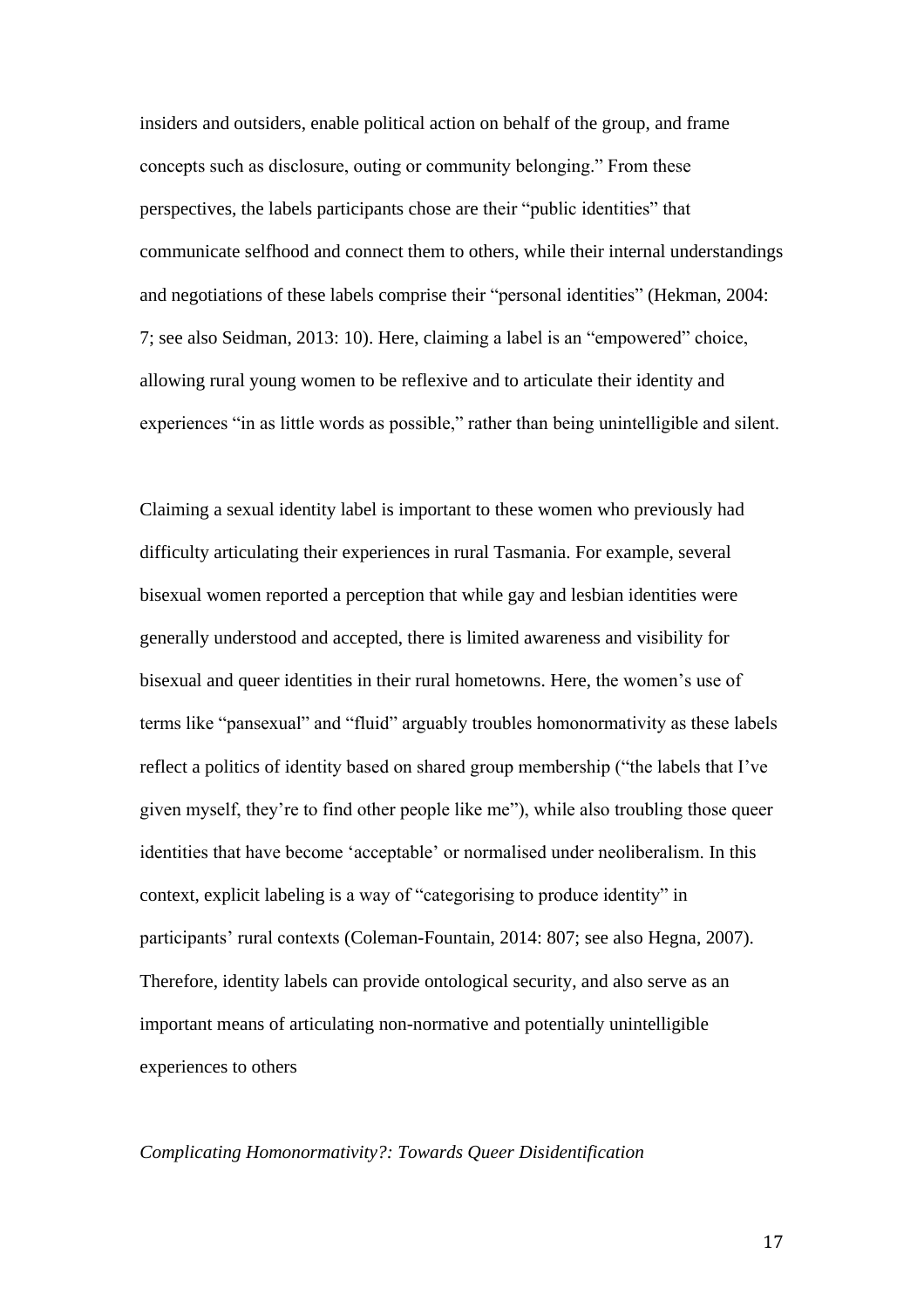While homonormative discourse increasingly positions same-sex attraction as "ordinary," this seldom extends to bisexuality (Grant and Nash, 2018a). There is increasing evidence to suggest that bisexual and other plurisexual people (e.g. pansexual, queer) continue to experience stigma as a result of biphobia, or monosexism ("the belief that people can or should only be attracted to and engage in relationships with one sex and/or gender") (Flanders et al., 2016: 153). Monosexist discourses position bisexual women as claiming a bisexual identity for attention (Alarie and Gaudet, 2013), going through a "phase" (Diamond, 2003), or performing to attract the heterosexual male gaze (Boyer and Galupo, 2015). Incidentally, bisexual women report significantly poorer mental health and lower likelihood of selfdisclosure and community connection compared to lesbians (Balsam and Mohr, 2007). These stressors are further exacerbated for rural bisexual women, who often report feeling invisible in rural LGBTQ communities (see Grant and Nash, 2018b). Barefoot et al. (2015: 22) argue that "rural culture is often associated with traditional gender roles, conservatism, patriarchy, fundamental religiosity, heteronormative family structures, and conformity." Homonormative discourse can be deployed by (white, cisgender) gay men and lesbians in rural contexts to gain acceptance (Kazyak, 2012) in a way that is seldom available to bisexual and queer women, other than through erasure. Furthermore, as the concept of homonormativity is predominantly framed around urban, gay and lesbian subjects, to our knowledge no previous studies have examined how rural bisexual women understand and articulate sexuality labels in this context. In this section, we demonstrate how participants use disidentification as a survival strategy in a homonormative rural context, and as an act of resistance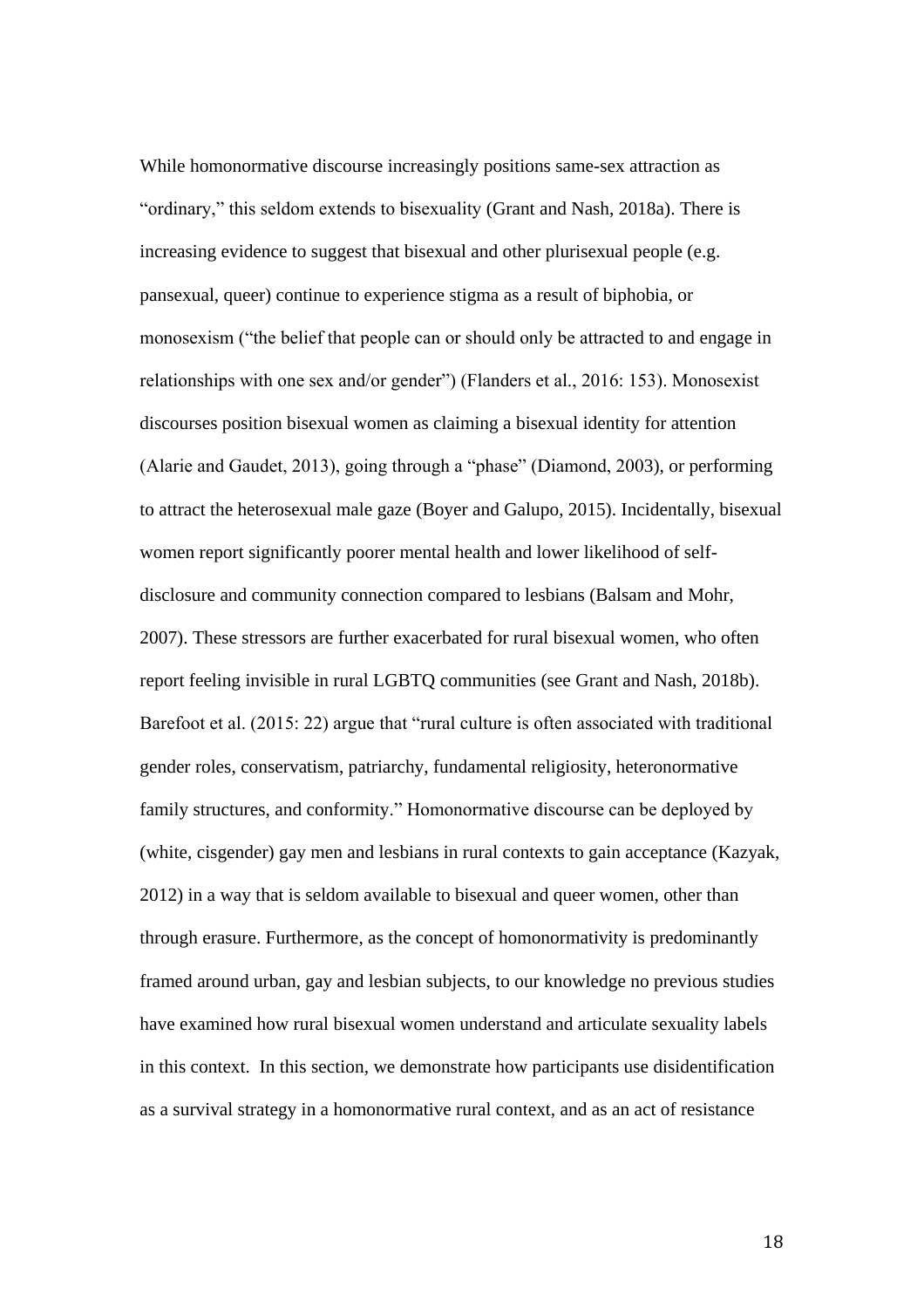within exclusionary, monosexist identity politics.

Sedgwick (1990) observes that it is widely assumed that self-identification should align with one's public performance of sexual identity, and that this identity is assumed to be fixed over a lifetime (Albury, 2015: 652). These dominant models of sexual self-labelling and the subsequent analyses of these are seldom inclusive of bisexuality. Subsequently, many participants' understandings of bisexuality complicated these "normativising protocols," or dominant constructions of identity (see Muñoz, 1999: 11):

I think… Like, I've actually mostly had cis[gender] male partners I think… Or or more than women… But then it's like… ridiculous that I have quantified that in my head, oh I've had… I've slept with four women and six men, so I guess like… you know... It's not a numbers game. (Jayden, 20, pansexual).

I feel like bisexual does have that binary thing, like half of my sexual encounters have to be with girls and half of them have to be with guys… And that's really not how my sexual history reads… it suggests like an even 50:50 split, which is why I think people have such a huge issue with it… Like… As a bisexual person, it's like you have to recount your entire sexual history so people can divide it up and see if you are properly bisexual… (Sloane, 26, queer).

Here, participants reflect the commonly held perception of the "behavioural standard" for sexuality – the notion that someone is only "authentically" bisexual or queer if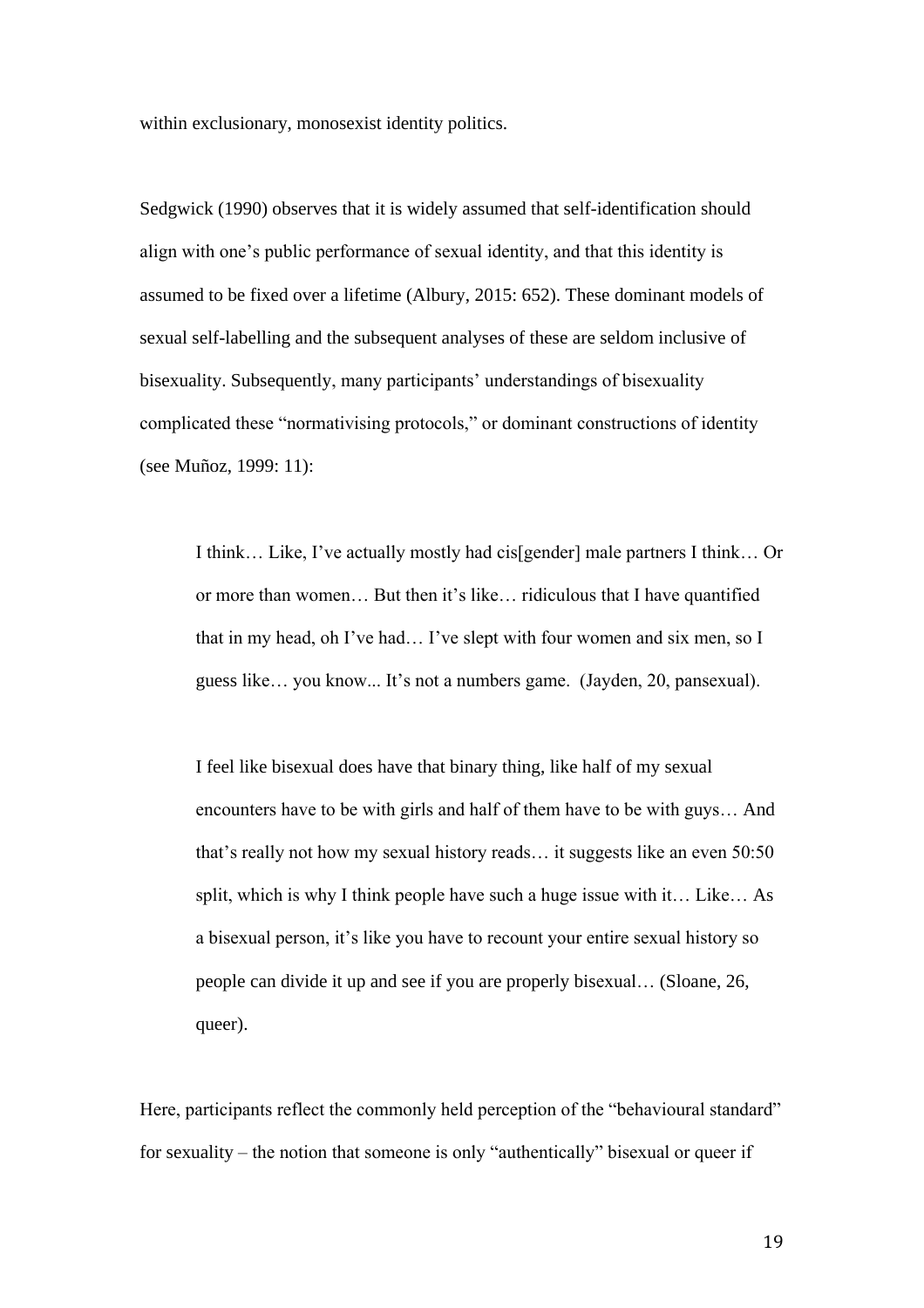they have had equal amounts of sexual experience with both men and women, or a "50:50 split" (see Boyer and Galupo 2015; Rupp and Taylor 2010). Participants draw on mathematical imagery to demonstrate what can be interpreted as a sterile and disembodied notion of "quantifying" identity, desire, and sexuality. These behavioural standards prompt some participants to disidentify with bisexuality given the scrutiny they might face in using the term, for example:

I definitely feel like… (sighs) like I'm not properly.. gay.. like not a real lesbian.. I've got this gay friend who once referred to me as being "part time gay." Which is really dumb because… (laughs) I mean… I'm pan[sexual]… I identify as pan now… because I feel I have to.. Cause.. yeah.. because if I say I'm bi[sexual] people just go, "oh but you date guys so…?" There's just a lot of slut-shaming. It's ridiculous! (Francesca, 20, pansexual)

Like, what makes you queer? It's ridiculous! The idea that ... Oh you just have to like sleep with this many women, and like, have this kind of hair cut and (laughing) It's like yeah just get a septum piercing… and then we'll accept you as one of ours. It's not like a coffee card that you get stamped and then they're like "And here is your Queer Card!" like "you are real now!" Yeah it really delegitimises people when we have set expectations for what actually makes someone bi or queer… So yeah, I try to push back against that… I'd say I didn't use any labels at all just to avoid all that… (Frankie, 25, bisexual)

For Muñoz (1999: 8), the absence of intersectional approaches to difference within minority groups prevents some individuals from accessing collective identities. In line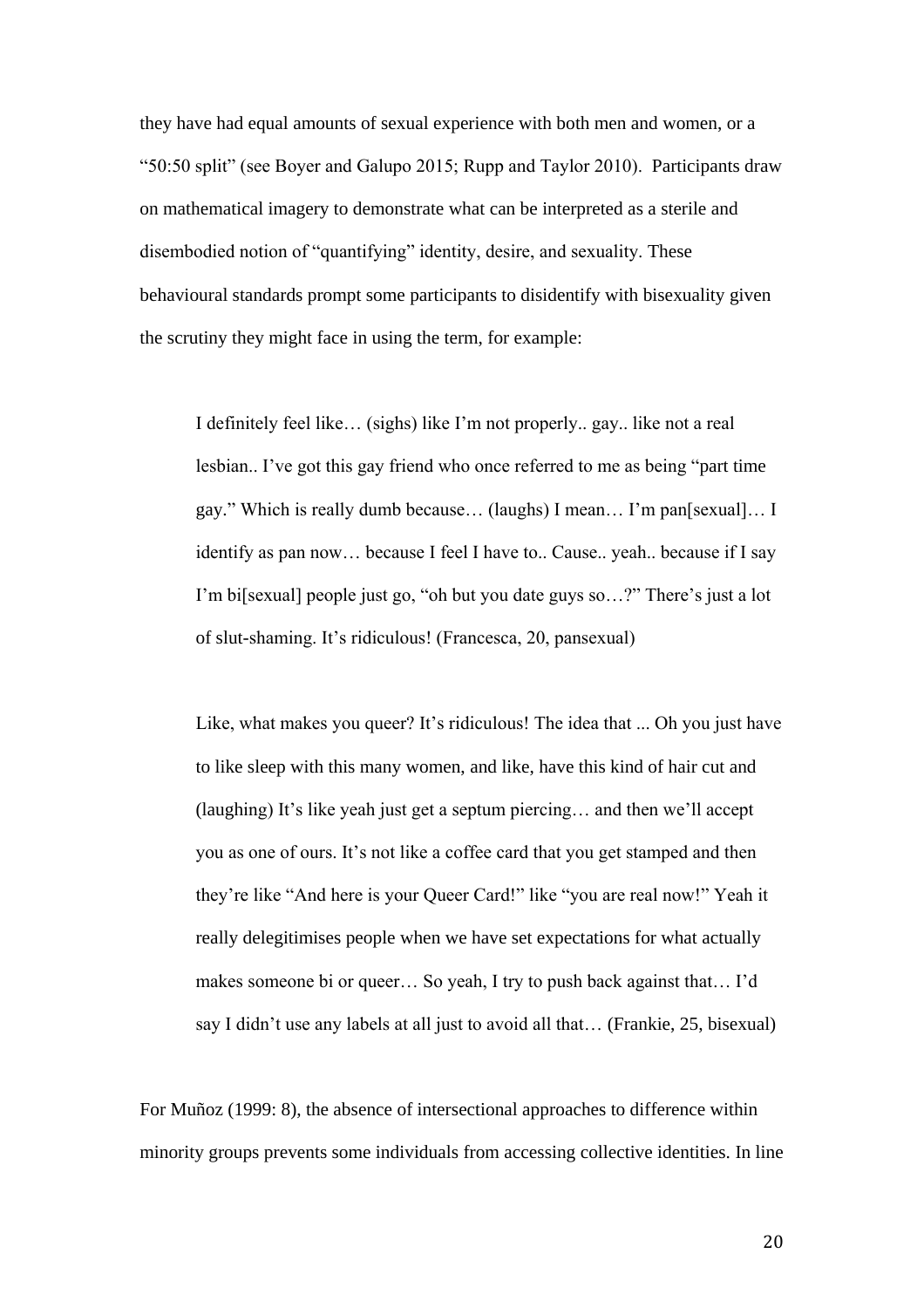with Muñoz, Frankie's comments demonstrate the futility of policing queerness as an identity that intends to transcend definition and categorisation (see Ahmed, 2014). Frankie's use of the coffee card analogy - sexual identity membership as a process of quantifiably proving ones' loyalty - powerfully illustrates participant experiences of the reductive and dehumanising nature of explaining and authenticating bisexuality and queerness for others. This boundary policing similarly led Francesca to disidentify with bisexuality, rejecting the label in favour of "pansexuality." In contrast, Frankie continues to identify as "bisexual" in the hope of "transforming a cultural logic from within" (Muñoz 1999: 11). For Muñoz, it is these reflexive engagements with identity that differentiate disidentification from counteridentification – rather than rejecting labels entirely in favour of neoliberal individualism, disidentifying subjects respond to biphobia and monosexism by critiquing labels and reframing their identities in alternative ways.

These findings indicate that disidentification may be an important survival strategy for rural bisexual and queer young women. Disidentification is often strategic for participants because avoiding labels in favour of ordinariness or ambiguity allows them to redraw the lines of normality to avoid discrimination and stigma in a rural Tasmania where queer visibility is limited. This corresponds with Kazyak's (2012) US study finding that rural gay men and lesbians employ homonormative rhetoric to differentiate themselves from urban queers and emphasise their status as "good," "ordinary" rural people. Similarly, Coleman-Fountain (2014: 809) argues that "stereotypes are read into lesbian and gay labels, and deny a person's potential for an authentic identity beyond the caricatures of others." By strategically using some labels rather than others, participants in this study engage in reflexive identity work to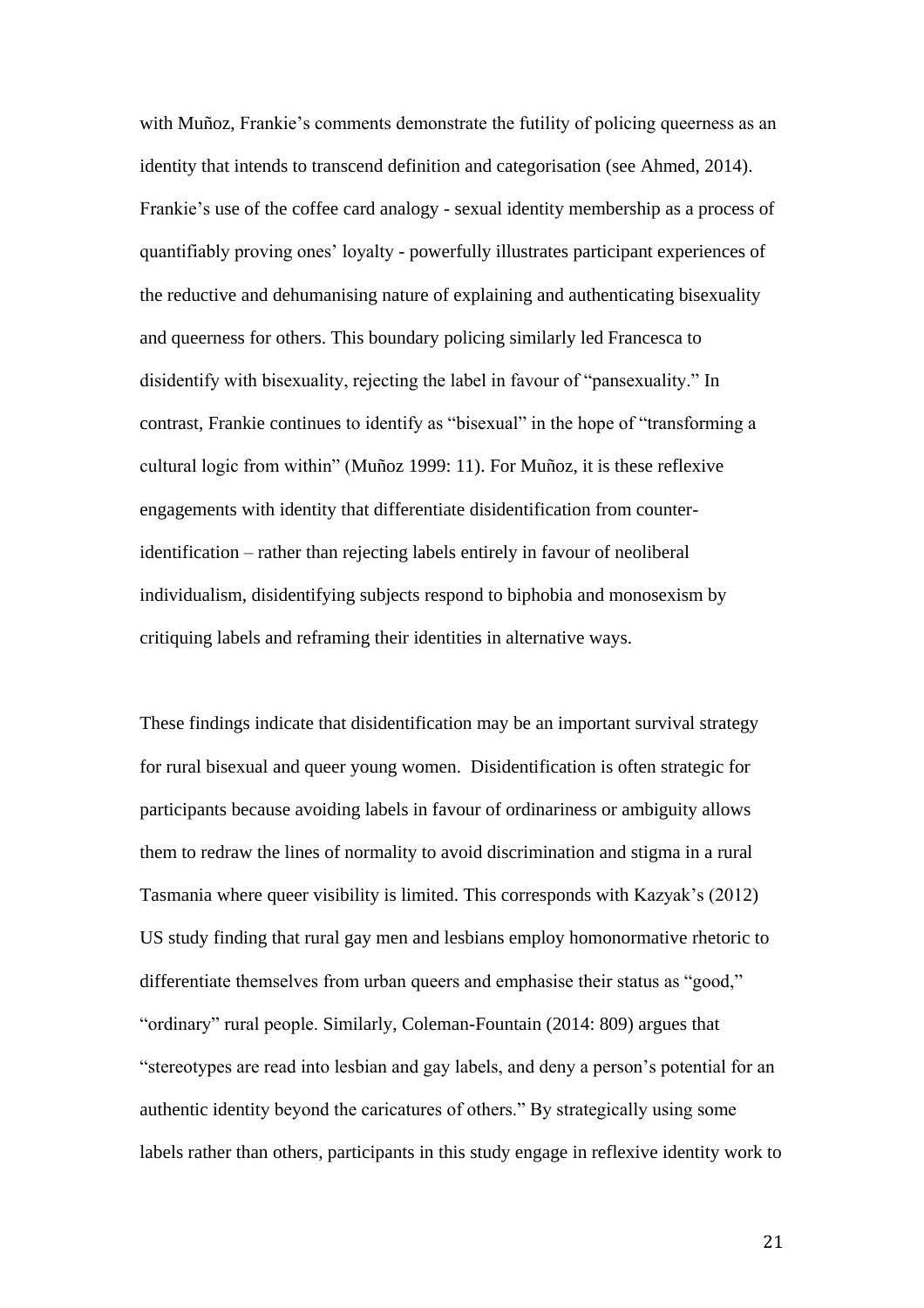reduce stigma around those identities that are excluded from neoliberal "normativising protocols" of homonormativity.

## **Discussion**

In this article, participants' narratives illustrate the fluidity and provisionality of contemporary young women's understandings of sexuality. As we argue, Muñoz's (1999) disidentification theory is especially useful to analyse the complex and often contradictory ways bisexual and queer young women navigate neoliberal identity politics in rural Australia. We found that while homonormative discourse can be strategically deployed to gain acceptance and belonging in rural contexts, it gains less traction for those whose identities are yet to be normalised. We suggest that through their disidentificatory work, bisexual and queer young women are opening up a politics of identity to potentially produce new ways of thinking about the contemporary sexual self-labelling beyond homonormativity.

While the women in this study recognise the importance of sexuality labels, we argue that neoliberal discourses encourage an individualist rejection of labels. However, as we observe throughout this article, sexuality labels are also simultaneously meaningful for women as they demonstrate an extended, reflexive engagement with labels. What is their motivation for asserting that public identity categories do not matter? We suggest that in a homonormative, rural context, there is more to be gained from claiming ordinariness than emphasising minority status. Under neoliberalism, "identity politics" is increasingly used as a derogatory synonym for feminism and anti-heterosexism – akin to complaints of "political correctness gone mad" (Bernstein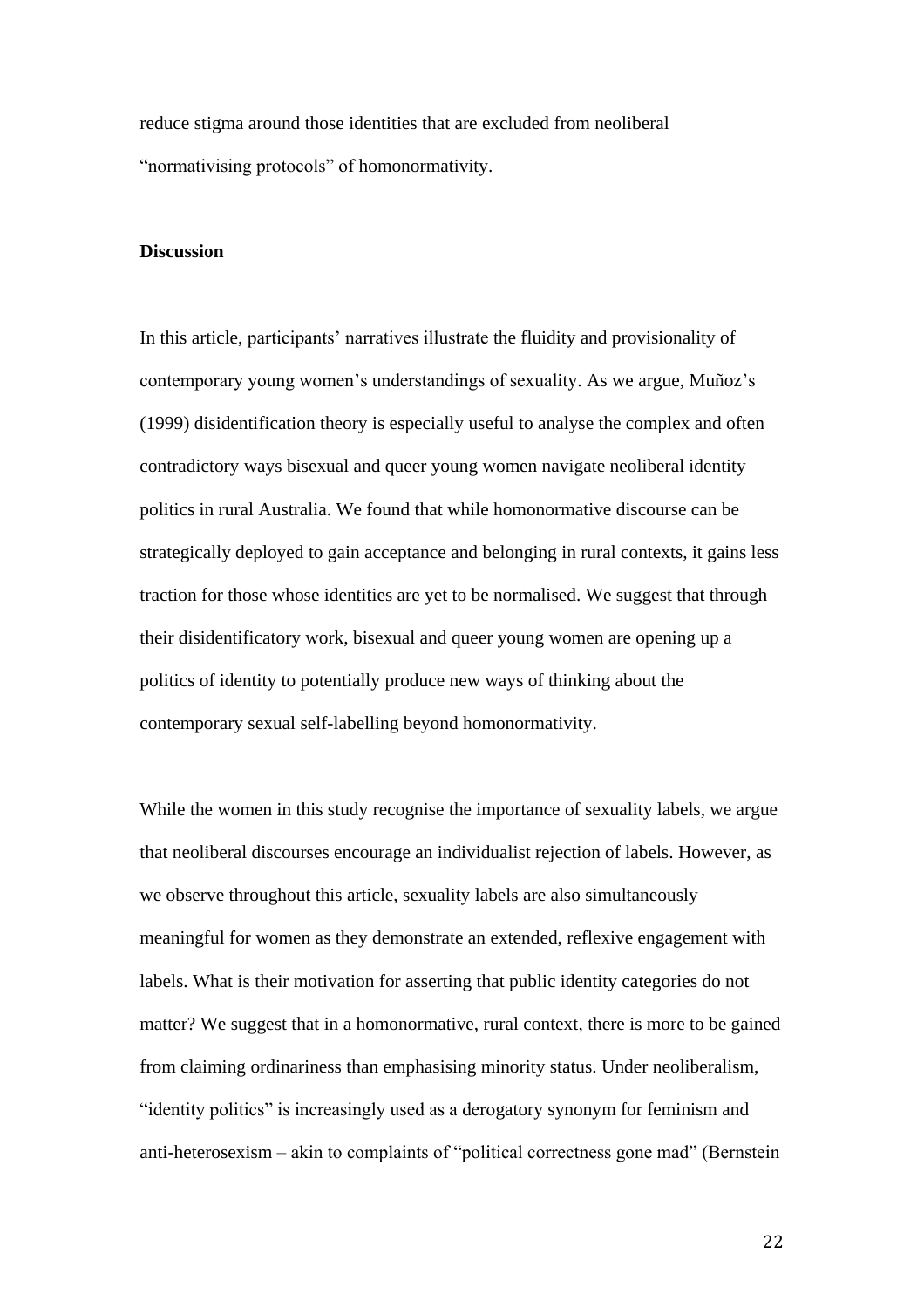2005: 48). Homonormativity represents individuals as free, neutral citizens, whereas identity politics is reserved for "others," thereby making the notion of the "ordinary" citizen gendered, raced, and classed. For example, as Hekman (2004: 6) argues, white, heterosexual men are never acknowledged as having an identity. Rather, they are represented as the neutral, "abstract citizen" of neoliberalism. Therefore, in neoliberal post-modernity, individual specificity is valued highly, prompting bisexual and queer young women to simultaneously embrace specific sexual identities that establish them as complex individuals, while also allowing them to avoid the political stereotypes associated with more traditional collective identities.

Nevertheless, the ability to claim neutral individuality or "ordinariness" is not only a product of neoliberalism, but is profoundly raced and classed. The white, middle class participants in this study possessed cultural capital that allows them to embrace queer unintelligibility in a way that may be less accessible to others in more marginalised groups (e.g. Yon-Leau and Muñoz-Laboy 2010). As Skeggs (2004: 53) points out, "the method of constructing a biography is seen to be a neutral method, something one just does, rather than something dependent on access to discourse and resources." Indeed, participants in this study who express ambivalence to labels are quintessential neoliberal, post-feminist subjects – young, white, middle-class, and university educated women. These participants portray dwelling on issues of labels and sexual identity as unnecessarily political, restrictive and minoritising in a rural Tasmanian context. Thus, from their positions of privilege, it is arguably easier to reject sexual identity labels because white, middle-class women do not see a need to mobilise for rights based on collective gender and sexual identities. This neoliberal focus on individualism challenges the possibility of collective mobilisation on the basis of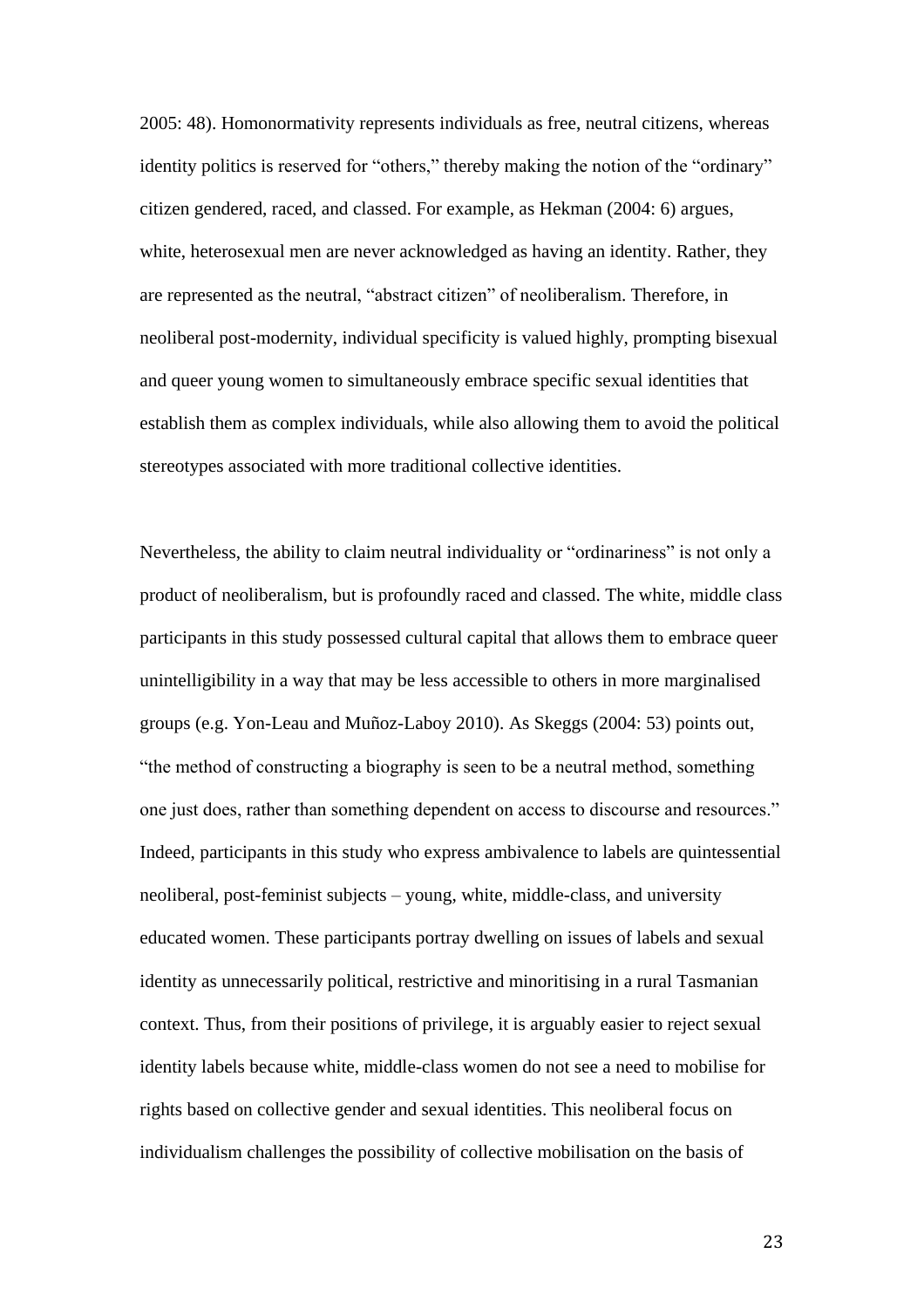shared oppressions as women and risks dismantling sexuality as an identity category. Therefore, we argue that contemporary rejections of sexual identity labels are a product of homonormativity or the neoliberal politics of normalisation, even in rural space (Richardson, 2005).

Parallel to their navigation of homonormativity, participants also engage in critical identity work within neoliberalism as they simultaneously incorporate and reject these influences on their understandings of sexuality. Findings reveal that binary definitions of sexuality constitute normativising protocols that invalidate participants' claims to queerness if their experiences do not adhere to expected definitions (Muñoz, 1999: 8). Given that sexual identity is largely defined by sexual activity, bisexuality and other plurisexual labels are seldom viewed as "legitimate" sexual identities in their own right. With these experiences in mind, we suggest that rather than being entirely depoliticised and individualist, participants' rejections of certain identity labels can be interpreted as a disidentificatory "survival strategy" to allay monosexist stigma in homonormative rural contexts where queerness may be less accepted and understood.

In this article, we have argued that Muñoz's disidentification is a useful way to rethink homonormative explanations for young women's sexual self-labelling. Instead of positioning the rejection of sexuality as an entirely neoliberal act, it is also an example of subjects challenging and reinterpreting these cultural forms (Muñoz 1999: 12). In line with Muñoz's (1999) framework, our participants work *on* identity labels through their reflexive engagement and critical revisions of categories. They work *with* contemporary neoliberal identificatory structures through questioning the salience of sexual identities in favour of individuality. However, they also *work*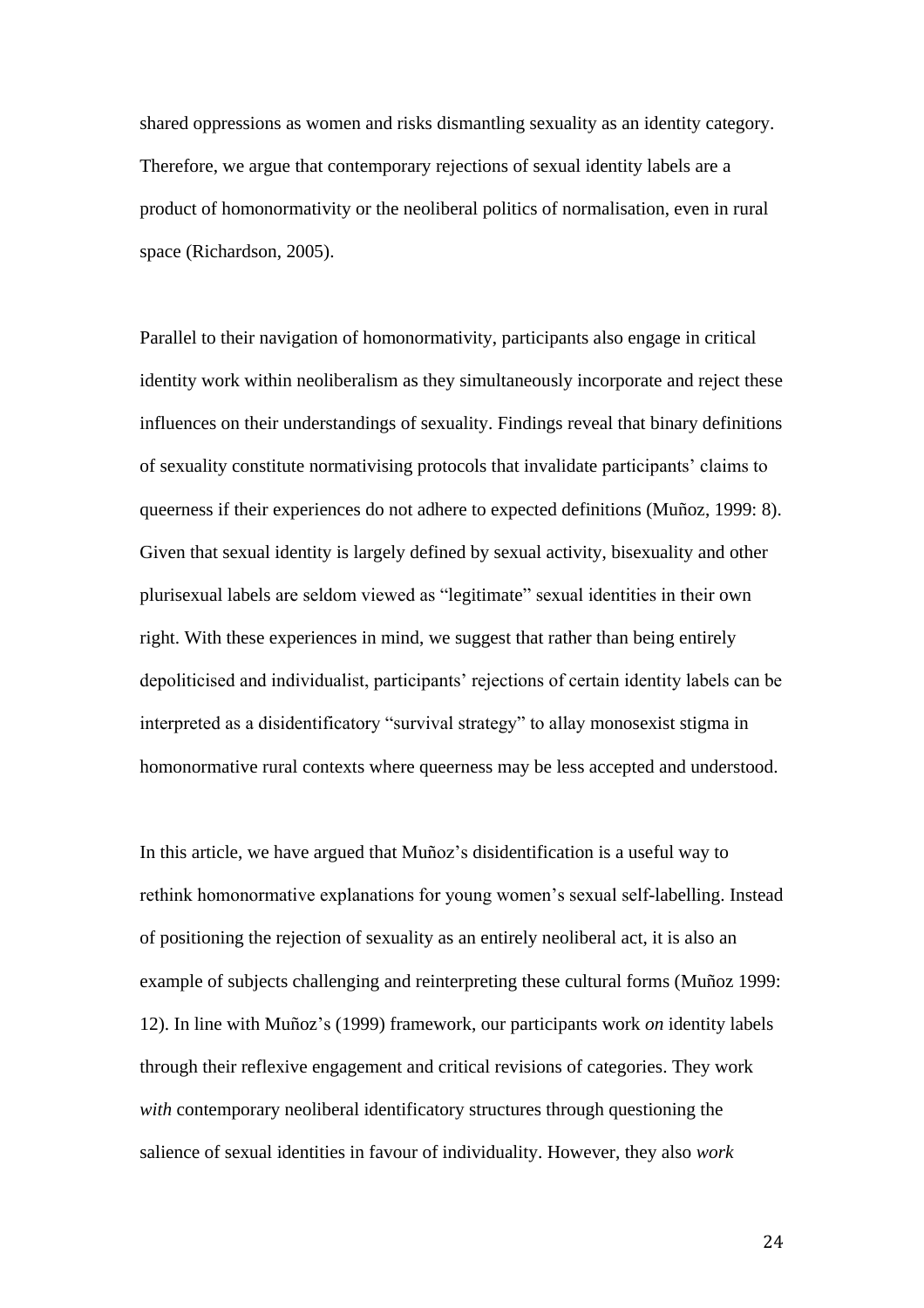*against* neoliberalism and homonormativity in their attempts to (re)articulate fluid sexual selves that do not always adhere to established sexual meta-narratives.

This article uniquely contributes to theoretical perspectives in sexuality studies by using Muñoz's disidentifications to examine rural bisexual and queer women's sexual self-labeling. Additional research is required to build on the findings of this study. More theoretical considerations of how neoliberalism and homonormativity are specifically deployed in the Australian context would expand scholarship and research in this area. We encourage other Australian feminist and queer scholars to consider how Muñoz's work may apply to gender, sexuality, and race in the Australian context. In particular, additional research in rural sexuality studies is needed given the dearth of literature on rural LGBTQ communities beyond the Global North. Future research should continue to explore the experiences and needs of queer communities of colour, with particular focus on the intersections of race/ethnicity and queerness in Australia.

## **Acknowledgments**

The authors acknowledge the 2016-2017 associates at the Five College Women's Studies Research Center, in particular, Veronica Zebadua, Banu Subramaniam, Diana Sierra Becerra, Julie de Chantal, Rachel Brown, and Helena Tolvhed for their feedback on earlier drafts of this article. Thanks also to Imelda Whelehan, Katsuhiko Suganuma, Ngaire Donaghue, Louise Richardson-Self, Lucy Tatman, and Eden S. Fay for their additional advice.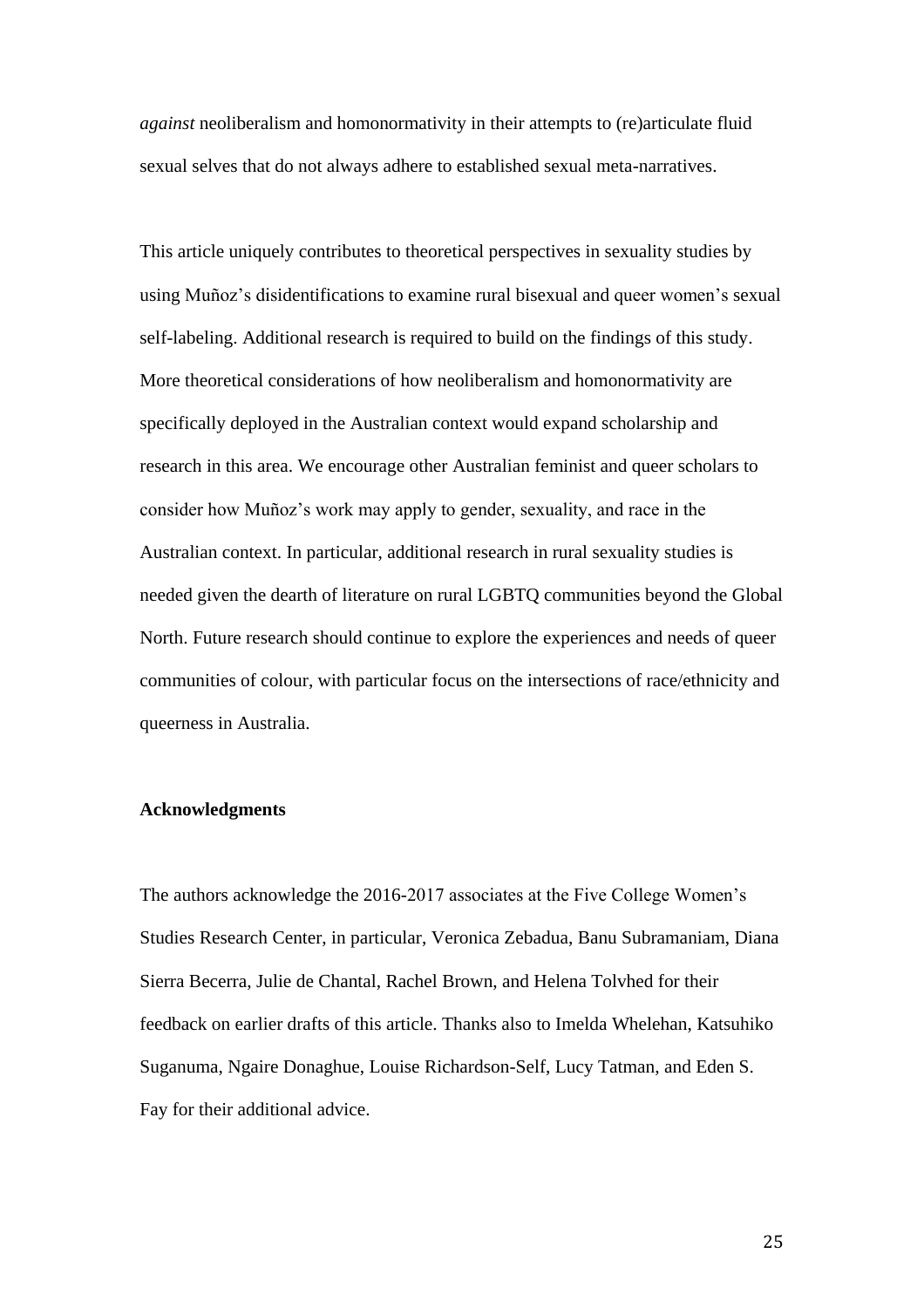# **Funding**

The authors acknowledge that this research was conducted with the support of an Australian Government Research Training Program Scholarship.

#### **References**

Adams J, Braun V, and McCreanor T (2014) "Aren't labels for pickle jars, not people?" Negotiating identity and community in talk about "being gay." *American Journal of Men's Health* 8(6): 457-469.

Ahmed S (2014) *The Cultural Politics of Emotion*. Edinburgh: Edinburgh University Press.

Alarie M and Gaudet S (2013) '"I don't know if she is bisexual or if she just wants to get attention": Analyzing the various mechanisms through which emerging adults invisibilize bisexuality.' *Journal of Bisexuality* 13(2): 191-214.

Albury K (2015) Identity plus? Bi-curiosity, sexual adventurism and the boundaries of "straight" sexual practices and identities. *Sexualities 18*(5-6): 649-664.

Australian Bureau of Statistics (2014) National Health Survey: First Results. Available at:

[http://www.abs.gov.au/ausstats/abs@.nsf/Lookup/by%20Subject/4364.0.55.001~2014](http://www.abs.gov.au/ausstats/abs@.nsf/Lookup/by%20Subject/4364.0.55.001~2014-15~Main%20Features~Tasmania~10007) [-15~Main%20Features~Tasmania~10007](http://www.abs.gov.au/ausstats/abs@.nsf/Lookup/by%20Subject/4364.0.55.001~2014-15~Main%20Features~Tasmania~10007) (accessed 24 April 2017).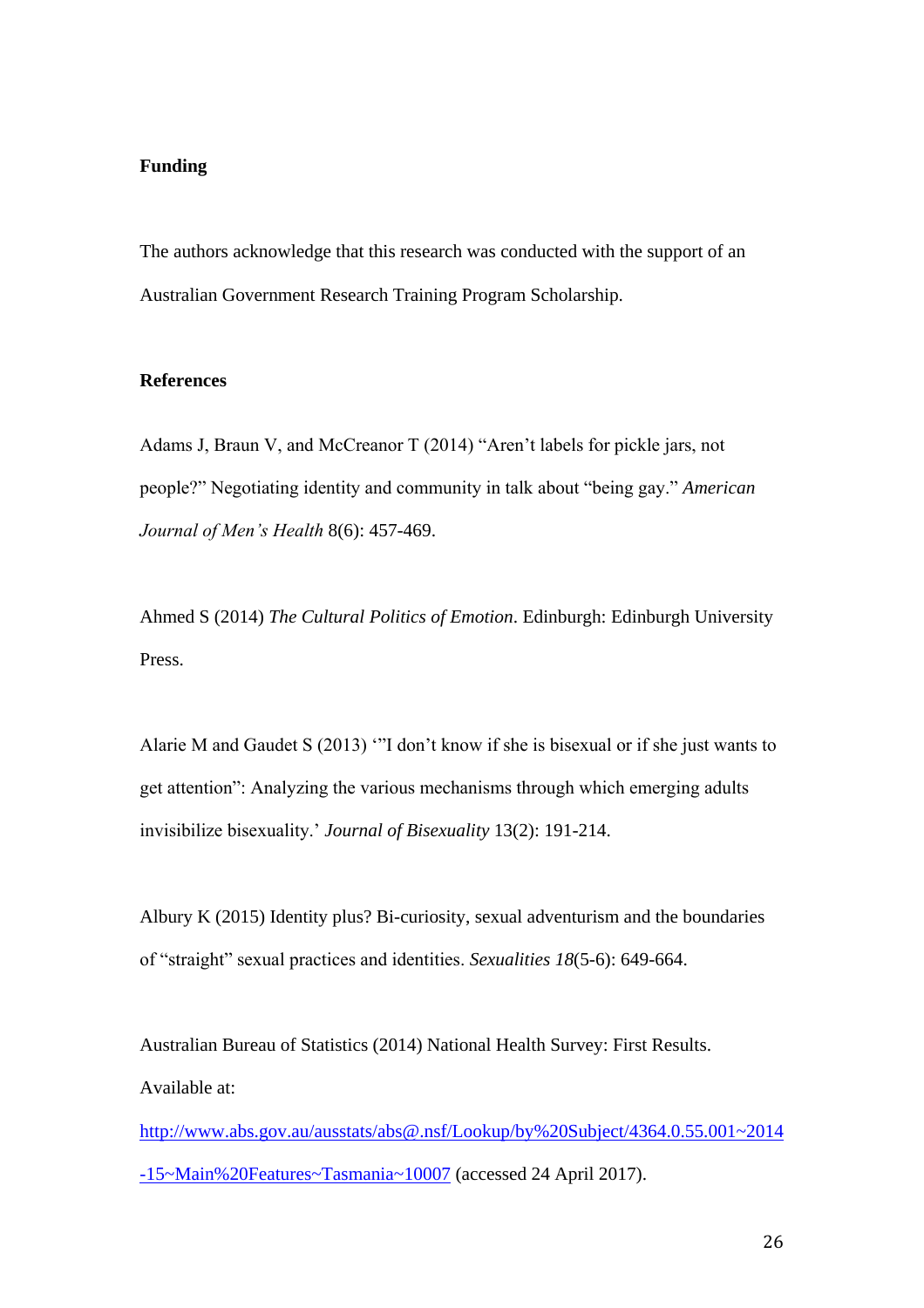Australian Bureau of Statistics (2012) State and Territory Statistical Indicators: Tasmania. Available at:

[http://www.abs.gov.au/ausstats/abs@.nsf/Lookup/by+Subject/1367.0~2012~Main+Fe](http://www.abs.gov.au/ausstats/abs@.nsf/Lookup/by+Subject/1367.0~2012~Main+Features~Tasmania~20) [atures~Tasmania~20](http://www.abs.gov.au/ausstats/abs@.nsf/Lookup/by+Subject/1367.0~2012~Main+Features~Tasmania~20) (accessed 23 February 2016).

Babbie, E. (2014) *The Basics of Social Research* Sixth Edition. Belmont: Wadsworth.

Baird B (2006) Sexual Citizenship in 'the New Tasmania.' *Political Geography* 25(8): 964-987.

Balsam KF and Mohr JJ (2007) 'Adaptation to sexual orientation stigma: A comparison of bisexual and lesbian/gay adults.' *Journal of Counselling Psychology* 54(3): 306-319.

Barefoot KN, Rickard A, Smalley KB, and Warren JC (2015) 'Rural lesbians: Unique challenges and implications for mental health providers.' *Journal of Rural Mental Health 39*(1): 22.

Bell K and Green J (2016) 'On the perils of invoking neoliberalism in public health critique.' *Critical Public Health* 26(3): 239-243.

Bell D and Valentine G (1995) Queer country: Rural lesbian and gay lives. *Journal of Rural Studies* 11(2): 113-122.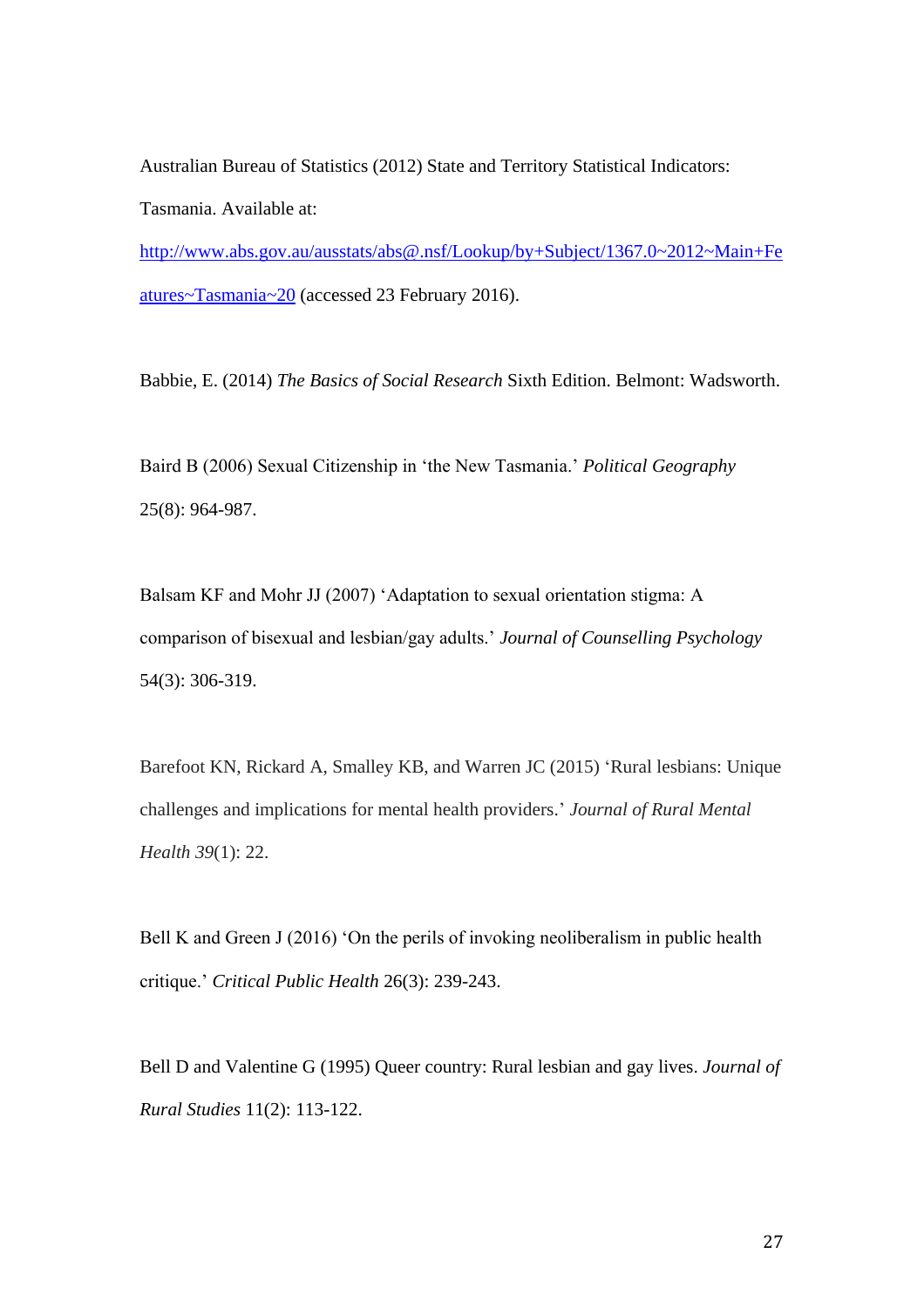Bishop E (2013) Challenging homogenous representations of rural youth through a reconceptualization of rural young Tasmanian's sexual health strategies. *Health Sociology Review* 22(2): 124-136.

Boyer, C.R. and M.P. Galupo (2015) '"Prove It!" Same-sex performativity among sexual minority women and men.' *Psychology and Sexuality* 6(4): 357-368.

Butler J (1993) *Bodies that matter: On the discursive limits of sex*. New York: Taylor & Francis.

Callis AS (2014) Bisexual, pansexual, queer: non-binary identities and the sexual borderlands. *Sexualities* 17(1-2): 63-80.

Chen E (2013) Neoliberalism and popular women's culture: rethinking choice, freedom, and agency. *European Journal of Cultural Studies* 16(4): 440-452.

Cohen CJ (1997) Punks, Bulldaggers, and Welfare Queens: The radical potential of queer politics? *GLQ* 3(1): 437-465.

Cohler BJ and Hammack PL (2007) The psychological world of the gay teenager: Social change, narrative, and "normality." *Journal of Youth and Adolescence* 36(1): 47–59.

Coleman-Fountain E (2014) Lesbian and gay youth and the question of labels. *Sexualities* 17(7): 802-817.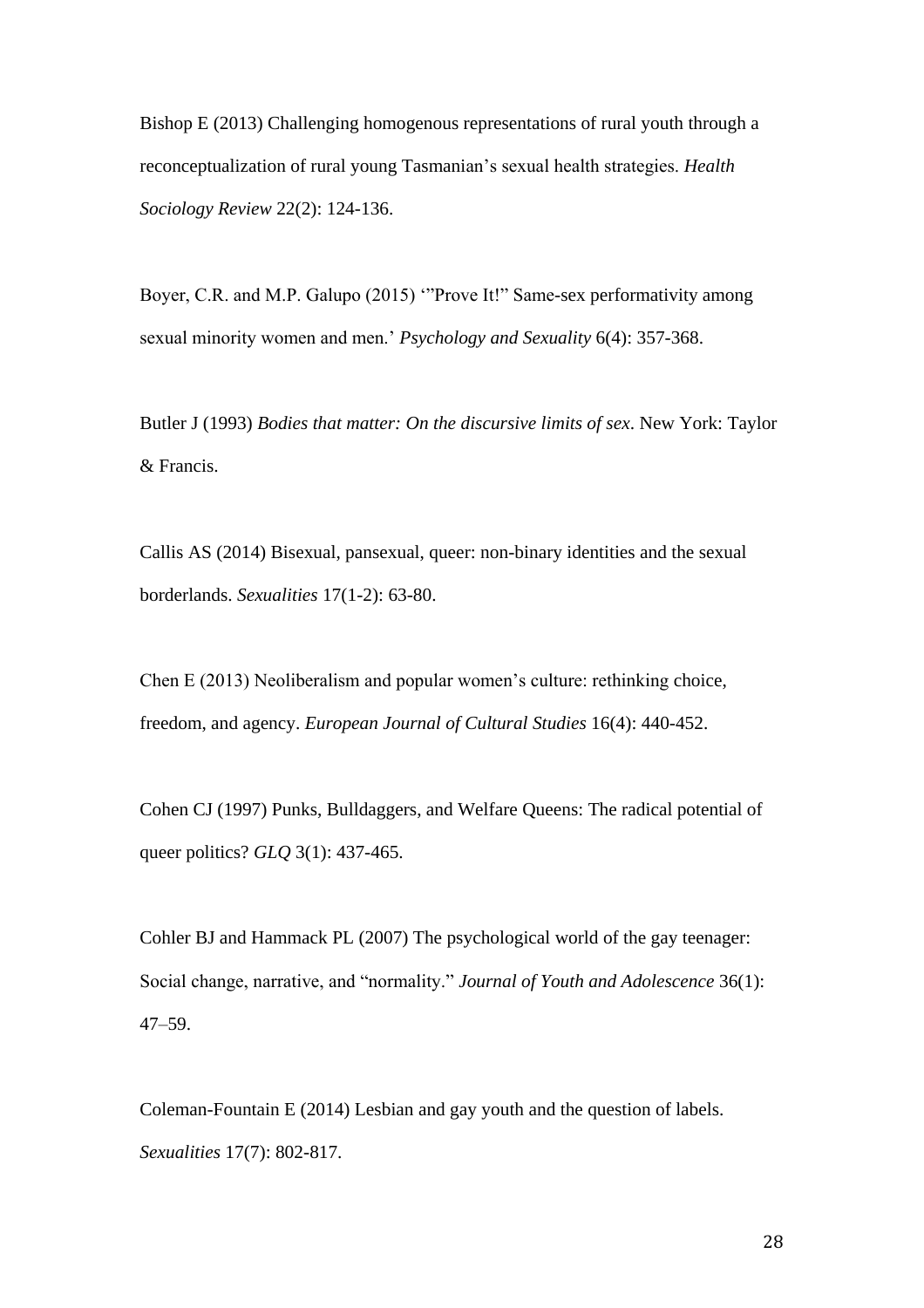Corbin J and Strauss A (2015) *Basics of Qualitative Research: Techniques and Procedures for Developing Grounded Theory.* Fourth Edition. Thousand Oaks: Sage.

Crawford L (2017) A good ol' country time: Does queer rural temporality exist? *Sexualities* 20(8): 904-920.

Diamond, L. M. (2003) 'Was it a phase? Young women's relinquishment of lesbian/bisexual identities over a 5-year period.' *Journal of Personality and Social Psychology* 84(2): 352-364.

Duggan, L. (2012) The Twilight of Equality: Neoliberalism, Cultural Politics and the Attack on Democracy. Boston: Beacon Press.

Duggan, L. (2002) "The New Homonormativity: The Sexual Politics of Neoliberalism." in R. Castronovo and D. D. Nelson (Eds) Materializing Democracy: Toward a Revitalized Cultural Politics. Durham: Duke University Press:
175–94.

Flanders CE, Robinson M, Legge MM, and Tarasoff LA (2016) 'Negative identity experiences of bisexual and other non-monosexual people: A qualitative report.' *Journal of Gay and Lesbian Mental Health* 20(2): 152-172

Ghaziani A (2011) Post-Gay Collective Identity Construction. *Social Problems* 58(1): 99-125.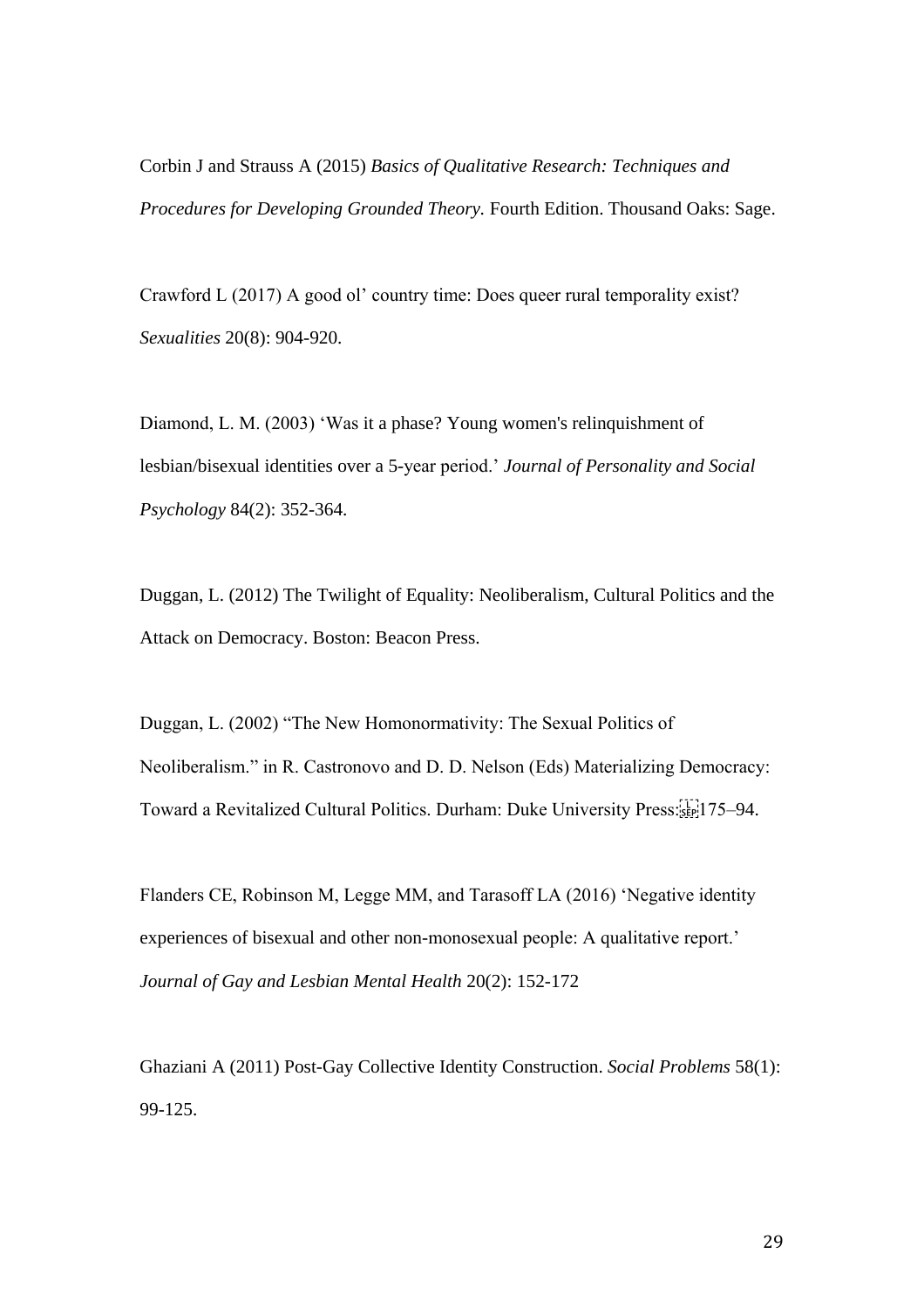Gorman-Murray A, Waitt G and Gibson C (2008) A Queer Country? A case study of the politics of gay/lesbian belonging in an Australian country town. *Australian Geographer* 39(2): 171-191.

Grant R and Nash M (2018a) "Educating queer sexual citizens? A feminist exploration of bisexual and queer young women's sex education in Tasmania, Australia." *Sex Education*, 1-16.

Grant R and Nash M (2018b) 'Navigating unintelligibility: Queer Australian young women's negotiations of safe sex and risk.' *Journal of health psychology 23*(2): 306- 319.

Grzanka PR, Mann ES, and Elliott S (2016) 'The neoliberalism wars, or notes on the persistence of neoliberalism.' *Sexuality Research and Social Policy* 13: 297-307.

Halberstam J (2005) *In a queer time and place: Transgender bodies, subcultural lives.* New York: New York University Press.

Harvey D (2005) *A Brief History of Neoliberalism*. New York: Oxford University Press.

Hegna K (2007) Coming out, coming into what? Identification and risks in the 'coming out' story of a Norwegian late adolescent gay man. *Sexualities* 10(5): 582- 602.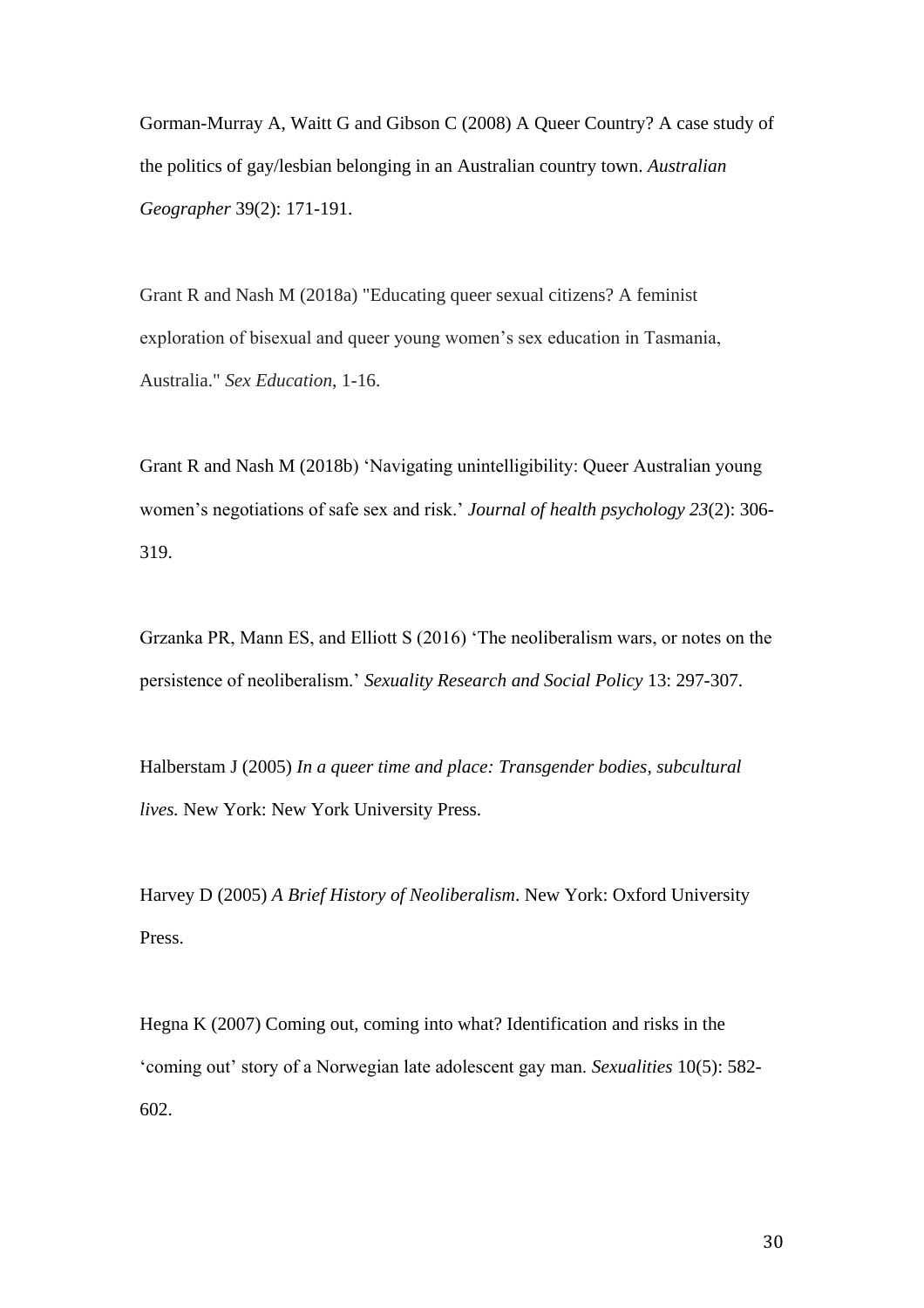Hekman S (2004) *Private Selves, Public Identities: Reconsidering Identity Politics*. University Park: Pennsylvania State University Press.

Hillier L, Harrison L and Bowditch K (1999) "Neverending Love" and "Blowing Your Load": The meanings of sex to rural youth. *Sexualities* 2(1): 69-88.

Jagose A (1996) *Queer theory: An introduction*. New York: New York University Press.

Kazyak E (2012) Midwest or lesbian? Gender, rurality and sexuality. *Gender and Society* 26(6): 825-848.

Kitzinger C (1987) *The Social Construction of Lesbianism*. London: Sage.

Lea T, de Wit J and Reynolds R (2015) "Post-Gay" Yet? The Relevance of the Lesbian and Gay Scene to Same-Sex Attracted Young People in Contemporary Australia. *Journal of Homosexuality*. 00: 1-21.

Medina J (2003) Identity Trouble: Disidentification and the problem of difference. *Philosophy and Social Criticism* 29(6): 655-680.

Muñoz JE (1999) *Disidentifications: Queers of colour and the performance of politics*. Minneapolis: University of Minnesota Press.

Puri J (2016) Sexualizing Neoliberalism: Identifying technologies of privatization,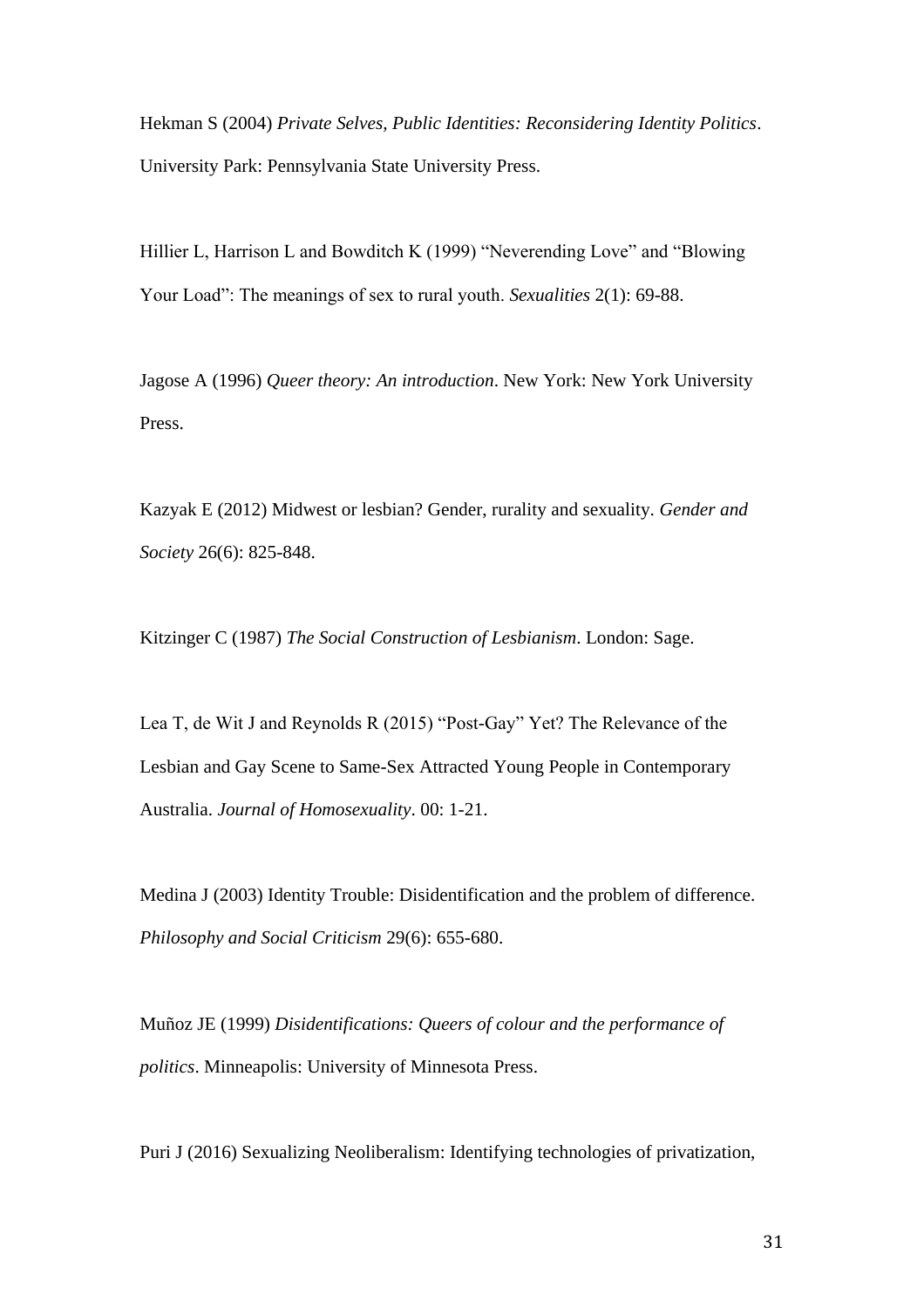cleansing, and scarcity. *Sexuality Research and Social Policy* 13: 297-307.

Reinharz S (1992) *Feminist Methods in Social Research*. New York: Oxford University Press.

Richardson D (2005) Desiring Sameness? The rise of a neoliberal politics of normalisation. *Antipode* 37(3): 515-535.

Riggs DW (2010) On accountability: towards a white middle-class queer "post identity politics identity politics." *Ethnicities* 10(3): 344-357.

Robards B, Churchill B, Vivienne S, Hanckel B and Byron P (2018) 'Twenty years of "cyberqueer": The enduring significance of the internet for young LGBTIQ+ people', in P Aggleton, R Cover, D Leahy, D Marshall and ML Rasmussen (eds) *Youth, Sexuality and Sexual Citizenship*. London and New York: Routledge: 151-167.

Robinson, M (2013) 'Polyamory and monogamy as strategic identities.' *Journal of Bisexuality* 13(1): 21-38.

Robinson KH, Bansel P, Denson N, Overden G and Davies C (2014) *Growing Up Queer: Issues facing young Australians who are gender variant and sexuality diverse*. Young and Well Cooperative Research Centre, Melbourne.

Rose N (1999) *Powers of Freedom: Reframing Political Thought*. London: Cambridge University Press.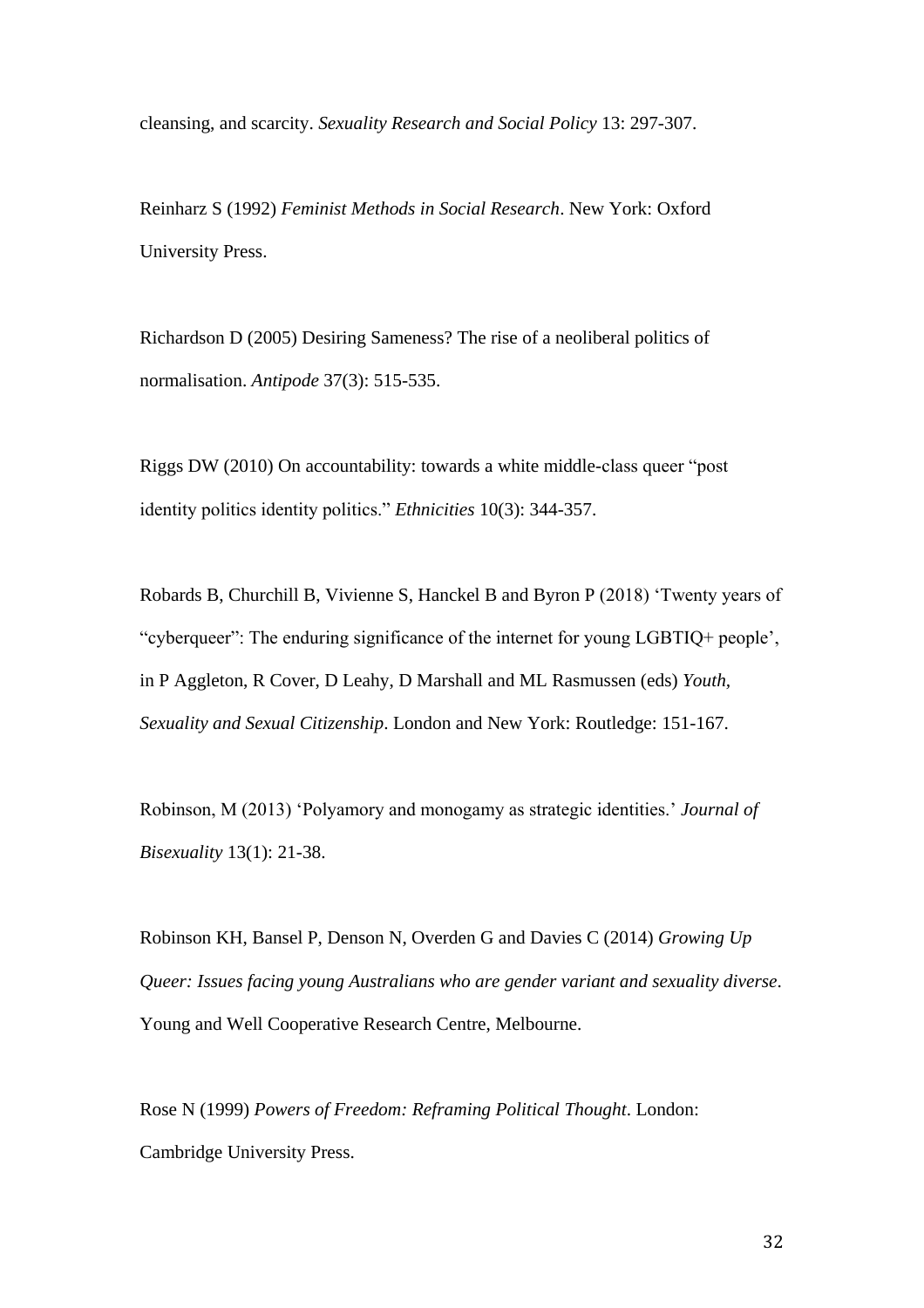Rupp, L. J. and Taylor, V. (2010) 'Straight girls kissing.' *Contexts* 9(3): 28–32.

Sanchez AA (2017) 'The whiteness of 'coming out': Culture and identity in the disclosure narrative.' *Archer Magazine* 7 July 2017 available at:

<http://archermagazine.com.au/2017/07/culture-coming-out/> (viewed 26 Oct 2017).

Savin-Williams RC (2005) *The New Gay Teenager.* Cambridge: Harvard University Press.

Sedgwick EK (1990) *Epistemology of the Closet*. Berkeley: University of California Press.

Seidman S (2013) *Beyond the closet: The transformation of gay and lesbian life*. London and New York: Routledge.

Senior K, Helmer J, Chenhall R and Burbank V (2014) "Young, clean and safe?" Young people's perceptions of risk from sexually transmitted infections in regional, rural and remote Australia. *Culture, Health and Sexuality* 16(4): 453-466.

Skeggs B (2004) *Class, Self, Culture*. Routledge: London.

Stein A (2010) The Incredible Shrinking Lesbian World and other Queer Conundra. *Sexualities* 13(1): 21-32.